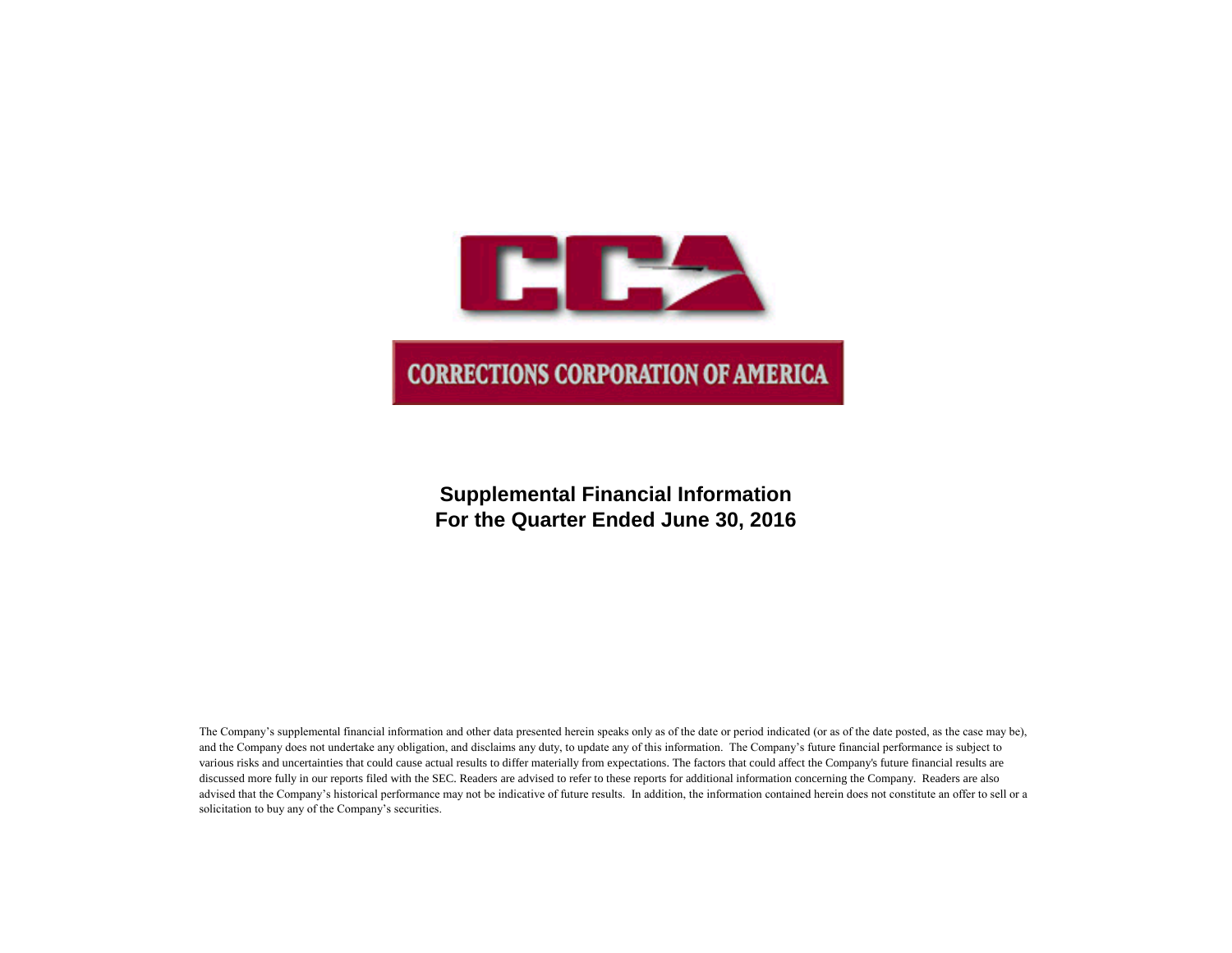# **CORRECTIONS CORPORATION OF AMERICA**

**Supplemental Financial Information For the Quarter Ended June 30, 2016**

# **TABLE OF CONTENTS**

| Consolidated Balance Sheets 2                                                                                |  |
|--------------------------------------------------------------------------------------------------------------|--|
| Consolidated Statements of Operations <b>Consolidated Statements</b> of Operations 3                         |  |
| Reconciliation of Basic to Diluted Earnings Per Share <b>Conserverse Conserverse Authority</b> 1             |  |
| Calculation of Adjusted Diluted Earnings Per Share <b>Calculation</b> of Adjusted Diluted Earnings Per Share |  |
| Funds From Operations 6                                                                                      |  |
|                                                                                                              |  |
|                                                                                                              |  |
| Analysis of Outstanding Debt 10                                                                              |  |
| Selected Operating Ratios 2014 11                                                                            |  |
| Partner Information 12                                                                                       |  |
|                                                                                                              |  |
| Research Coverage / Credit Ratings <b>Constant Coverage / Credit Ratings</b> 19                              |  |

Damon T. Hininger, President and Chief Executive Officer David M. Garfinkle, Chief Financial Officer 10 Burton Hills Boulevard Nashville, TN 37215 Tel.: (615) 263-3000 Fax: (615) 263-3010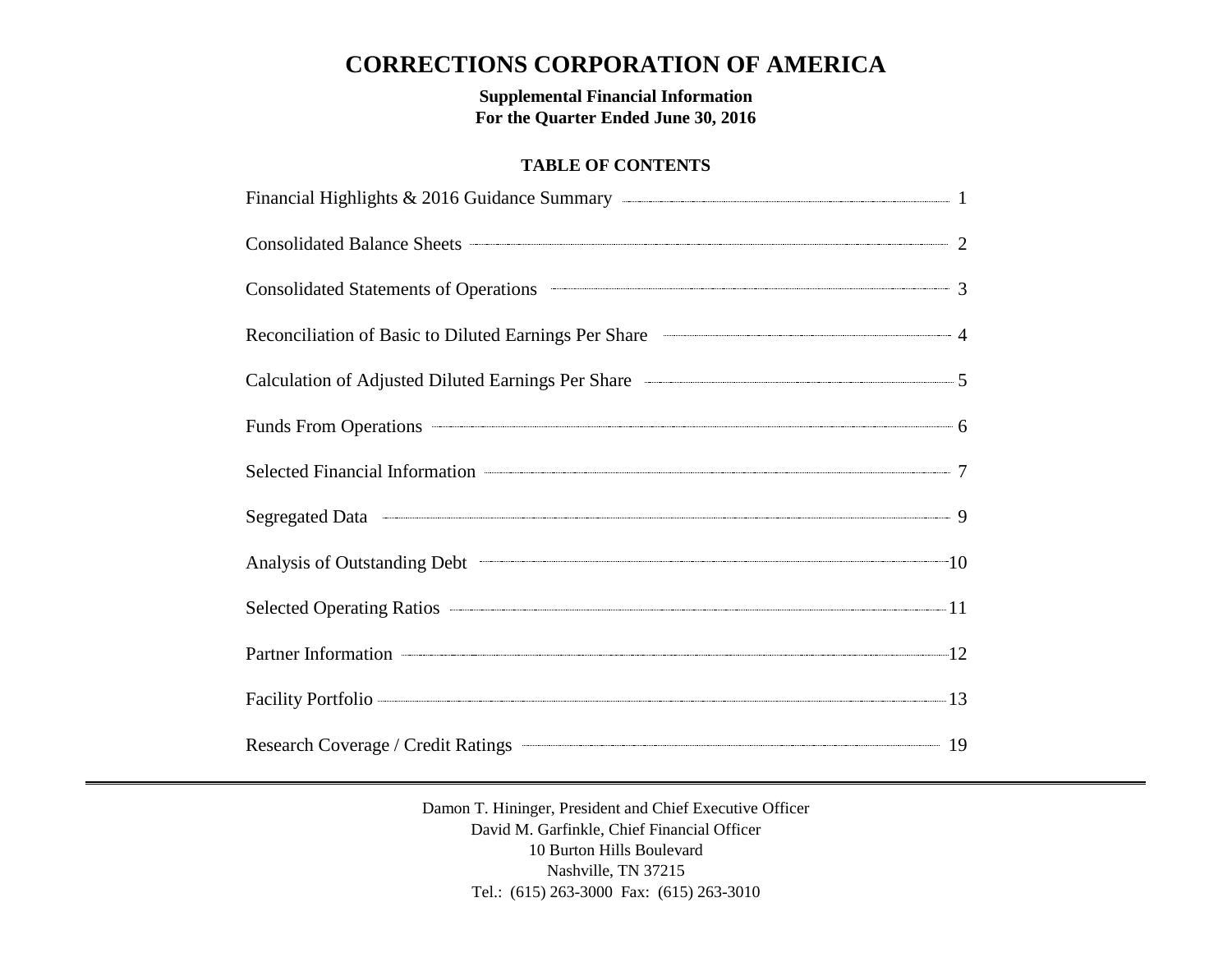#### **FINANCIAL HIGHLIGHTS**

(Unaudited and amounts in thousands, except per share amounts)

|                                    | For the Three Months Ended |                 |      | For the Six Months Ended |      |                 |      |  |  |
|------------------------------------|----------------------------|-----------------|------|--------------------------|------|-----------------|------|--|--|
|                                    |                            | <b>June 30,</b> |      |                          |      | <b>June 30,</b> |      |  |  |
|                                    | 2016                       |                 | 2015 |                          | 2016 |                 | 2015 |  |  |
| <b>Adjusted Diluted EPS</b>        | \$<br>0.49                 | S               | 0.55 | S                        | 0.89 | S               | 1.05 |  |  |
| <b>Normalized FFO Per Share</b>    | \$<br>0.69                 | S.              | 0.74 | \$                       | 1.29 | \$              | 1.42 |  |  |
| <b>AFFO Per Share</b>              | \$<br>0.65                 | \$              | 0.73 | \$                       | 1.26 | \$              | 1.41 |  |  |
| <b>Debt Leverage</b>               | 3.3x                       |                 | 2.8x |                          | 3.5x |                 | 2.9x |  |  |
| <b>Fixed Charge Coverage Ratio</b> | 7.0x                       |                 | 9.8x |                          | 6.6x |                 | 9.5x |  |  |

## **2016 GUIDANCE SUMMARY**

|                                                        |               | Q3 2016  |               |                 |                           |          |    |                 |
|--------------------------------------------------------|---------------|----------|---------------|-----------------|---------------------------|----------|----|-----------------|
|                                                        |               | Low-End  |               | <b>High-End</b> |                           | Low-End  |    | <b>High-End</b> |
| Net income                                             | $\mathcal{S}$ | 54,750   | \$            | 56,750          | \$                        | 216,000  | \$ | 221,000         |
| Expenses associated with mergers and acquisitions      |               | 250      |               | 250             |                           | 2,000    |    | 2,000           |
| Adjusted net income                                    | <sup>\$</sup> | 55,000   | $\mathbb{S}$  | 57,000          | \$                        | 218,000  | \$ | 223,000         |
| Net income                                             | \$            | 54,750   | \$            | 56,750          | \$                        | 216,000  | \$ | 221,000         |
| Depreciation of real estate assets                     |               | 23,500   |               | 23,500          |                           | 93,500   |    | 93,500          |
| <b>Funds From Operations</b>                           | <sup>\$</sup> | 78,250   | $\mathbb{S}$  | 80,250          | $\mathbb{S}$              | 309,500  | \$ | 314,500         |
| Expenses associated with mergers and acquisitions      |               | 250      |               | 250             |                           | 2,000    |    | 2,000           |
| Normalized Funds From Operations                       | \$            | 78,500   | \$            | 80,500          | \$                        | 311,500  | \$ | 316,500         |
| Maintenance capital expenditures on real estate assets |               | (7,500)  |               | (7,500)         |                           | (27,000) |    | (27,000)        |
| Stock-based compensation and non-cash interest         |               | 5,000    |               | 5,000           |                           | 19,000   |    | 19,000          |
| Other non-cash revenue and expenses                    |               | (2,000)  |               | (2,000)         |                           | (5,000)  |    | (5,000)         |
| <b>Adjusted Funds from Operations</b>                  | \$            | 74,000   | \$            | 76,000          | $\boldsymbol{\mathsf{S}}$ | 298,500  | \$ | 303,500         |
| <b>Diluted EPS</b>                                     | \$            | 0.46     | \$            | 0.48            | \$                        | 1.83     | \$ | 1.87            |
| <b>Adjusted EPS</b>                                    |               | 0.47     | \$            | 0.48            | \$                        | 1.85     | \$ | 1.89            |
| FFO per diluted share                                  | S             | 0.66     | \$            | 0.68            | \$                        | 2.62     | \$ | 2.67            |
| Normalized FFO per diluted share                       |               | 0.67     | \$            | 0.68            | \$                        | 2.64     | \$ | 2.68            |
| Adjusted Funds from Operations per diluted share       |               | 0.63     | \$            | 0.64            | \$                        | 2.53     | \$ | 2.57            |
| Net income                                             | \$            | 54,750   | \$            | 56,750          | \$                        | 216,000  | \$ | 221,000         |
| Interest expense                                       |               | 17,000   |               | 17,500          |                           | 68,000   |    | 69,000          |
| Depreciation and amortization                          |               | 43,000   |               | 43,000          |                           | 171,500  |    | 171,500         |
| Income tax expense                                     |               | 2,500    |               | 3,000           |                           | 9,500    |    | 10,000          |
| <b>EBITDA</b>                                          | $\mathbf S$   | 117,250  | <sup>\$</sup> | 120,250         | \$                        | 465,000  | \$ | 471,500         |
| Expenses associated with mergers and acquisitions      |               | 250      |               | 250             |                           | 2,000    |    | 2,000           |
| Depreciation associated with STFRC lease               |               | (10,600) |               | (10,600)        |                           | (42,500) |    | (42,500)        |
| Interest expense associated with STFRC lease           |               | (2,900)  |               | (2,900)         |                           | (10,500) |    | (10,500)        |
| <b>Adjusted EBITDA</b>                                 | -S            | 104,000  | \$            | 107,000         | $\mathbb{S}$              | 414,000  | \$ | 420,500         |
| <b>Capital Expenditures</b>                            |               |          |               |                 |                           |          |    |                 |
| Prison construction & land acquisitions                |               |          |               |                 | \$                        | 43,000   | \$ | 48,000          |
| Maintenance on real estate assets                      |               |          |               |                 |                           | 27,000   |    | 27,000          |
| Information technology and other assets                |               |          |               |                 |                           | 29,000   |    | 34,000          |
| Total capital expenditures                             |               |          |               |                 | $\mathbb{S}$              | 99,000   | \$ | 109,000         |
|                                                        |               |          |               |                 |                           |          |    |                 |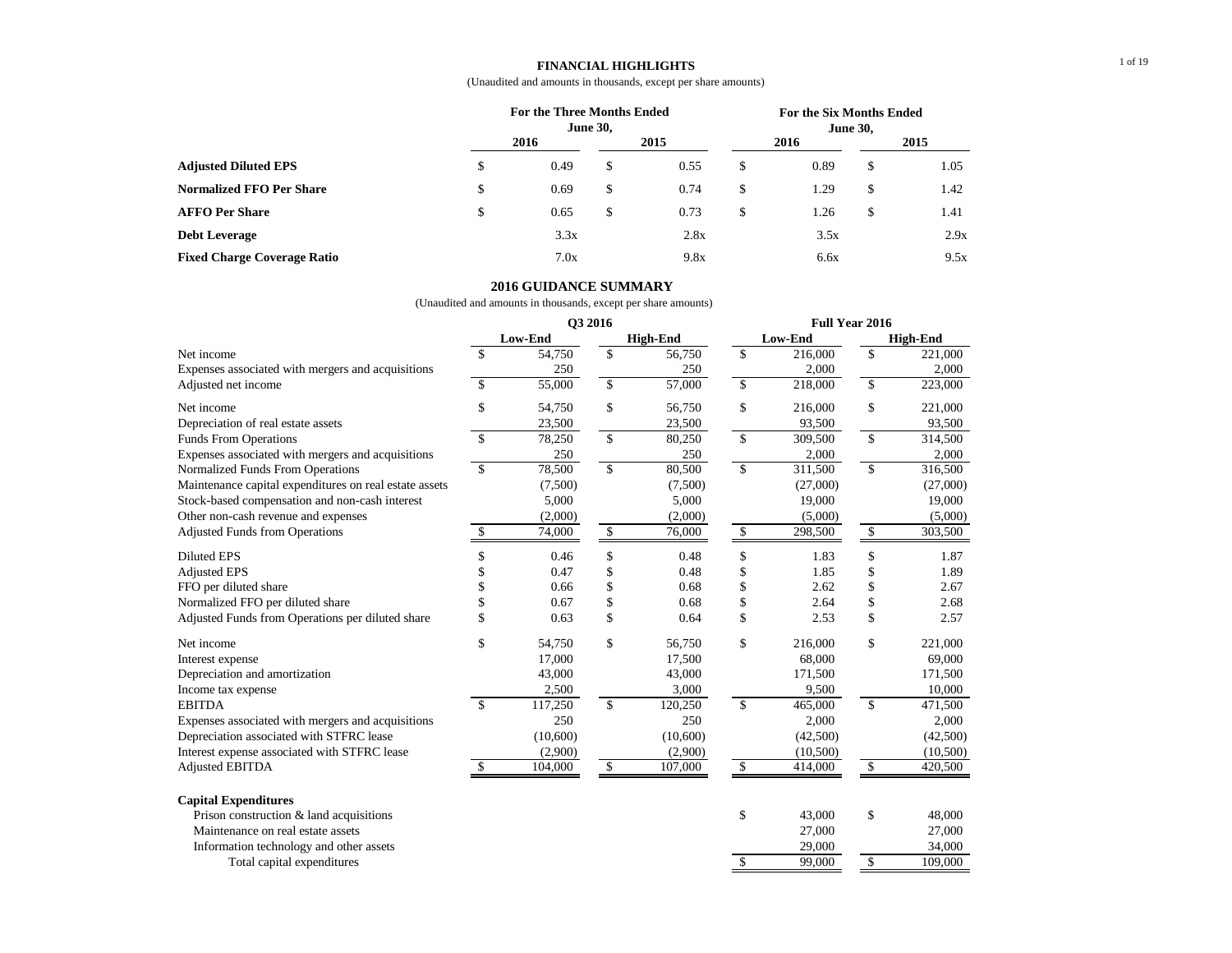# **CONSOLIDATED BALANCE SHEETS**

|                                                                   | June 30,                       | March 31,                       | December 31,                   | September 30,        | <b>June 30,</b><br>2015 |  |  |
|-------------------------------------------------------------------|--------------------------------|---------------------------------|--------------------------------|----------------------|-------------------------|--|--|
| <b>ASSETS</b>                                                     | 2016<br>70,843<br>$\mathbb{S}$ | 2016<br>54,816<br><sup>\$</sup> | 2015<br>$\mathbb{S}$<br>65,291 | 2015<br>\$<br>78,402 | $\mathbb{S}$            |  |  |
| Cash and cash equivalents<br>Restricted cash                      |                                |                                 | 877                            | 985                  | 41,069<br>1,641         |  |  |
| Accounts receivable, net of allowance                             | 221,427                        | 208,304                         | 234,456                        | 250,537              | 229,541                 |  |  |
|                                                                   | 32,995                         | 28,641                          | 41,434                         | 36,233               | 41,347                  |  |  |
| Prepaid expenses and other current assets<br>Total current assets | 325,265                        | 291,761                         | 342,058                        | 366,157              | 313,598                 |  |  |
|                                                                   |                                |                                 |                                |                      |                         |  |  |
| Property and equipment, net                                       | 2,870,150                      | 2,854,109                       | 2,883,060                      | 2,772,743            | 2,755,292               |  |  |
| Restricted cash                                                   | 218                            | 218                             | 131                            | 122                  | 114                     |  |  |
| Investment in direct financing lease                              |                                |                                 | 684                            | 1,348                | 1,992                   |  |  |
| Goodwill                                                          | 38,415                         | 35,001                          | 35,557                         | 15,155               | 15,155                  |  |  |
| Non-current deferred tax assets                                   | 7,774                          | 8,949                           | 9,824                          | 14,287               | 12,919                  |  |  |
| Other assets                                                      | 85,928                         | 83,766                          | 84,704                         | 68,900               | 67,012                  |  |  |
| Total assets                                                      | 3,327,750<br>S.                | 3,273,804<br><sup>\$</sup>      | 3,356,018<br>\$                | 3,238,712<br>\$      | \$<br>3,166,082         |  |  |
| <b>LIABILITIES AND STOCKHOLDERS' EQUITY</b>                       |                                |                                 |                                |                      |                         |  |  |
| Accounts payable and accrued expenses                             | \$<br>332,859                  | $\mathbb{S}$<br>308,576         | $\mathbb{S}$<br>317,675        | \$<br>322,271        | $\mathbb{S}$<br>307,591 |  |  |
| Income taxes payable                                              | 1,139                          | 2,421                           | 1,920                          | 1,483                | 1,086                   |  |  |
| Current portion of long-term debt                                 | 7,500                          | 6,250                           | 5,000                          |                      |                         |  |  |
| Total current liabilities                                         | 341,498                        | 317,247                         | 324,595                        | 323,754              | 308,677                 |  |  |
| Long-term debt, net                                               | 1,448,142                      | 1,400,128                       | 1,447,077                      | 1,308,080            | 1,228,916               |  |  |
| Deferred revenue                                                  | 45,608                         | 54,641                          | 63,289                         | 72,722               | 82,976                  |  |  |
| Other liabilities                                                 | 47,875                         | 55,332                          | 58,309                         | 60,275               | 64,352                  |  |  |
| <b>Total liabilities</b>                                          | 1,883,123                      | 1,827,348                       | 1,893,270                      | 1,764,831            | 1,684,921               |  |  |
| Commitments and contingencies                                     |                                |                                 |                                |                      |                         |  |  |
| Common stock - \$0.01 par value                                   | 1,175                          | 1,175                           | 1,172                          | 1,172                | 1,171                   |  |  |
| Additional paid-in capital                                        | 1,768,321                      | 1,763,685                       | 1,762,394                      | 1,758,386            | 1,752,646               |  |  |
| Accumulated deficit                                               | (324, 869)                     | (318, 404)                      | (300, 818)                     | (285, 677)           | (272, 656)              |  |  |
| Total stockholders' equity                                        | 1,444,627                      | 1,446,456                       | 1,462,748                      | 1,473,881            | 1,481,161               |  |  |
| Total liabilities and stockholders' equity                        | 3,327,750<br>\$                | 3,273,804<br>\$                 | 3,356,018<br>\$                | 3,238,712<br>\$      | 3,166,082<br>\$         |  |  |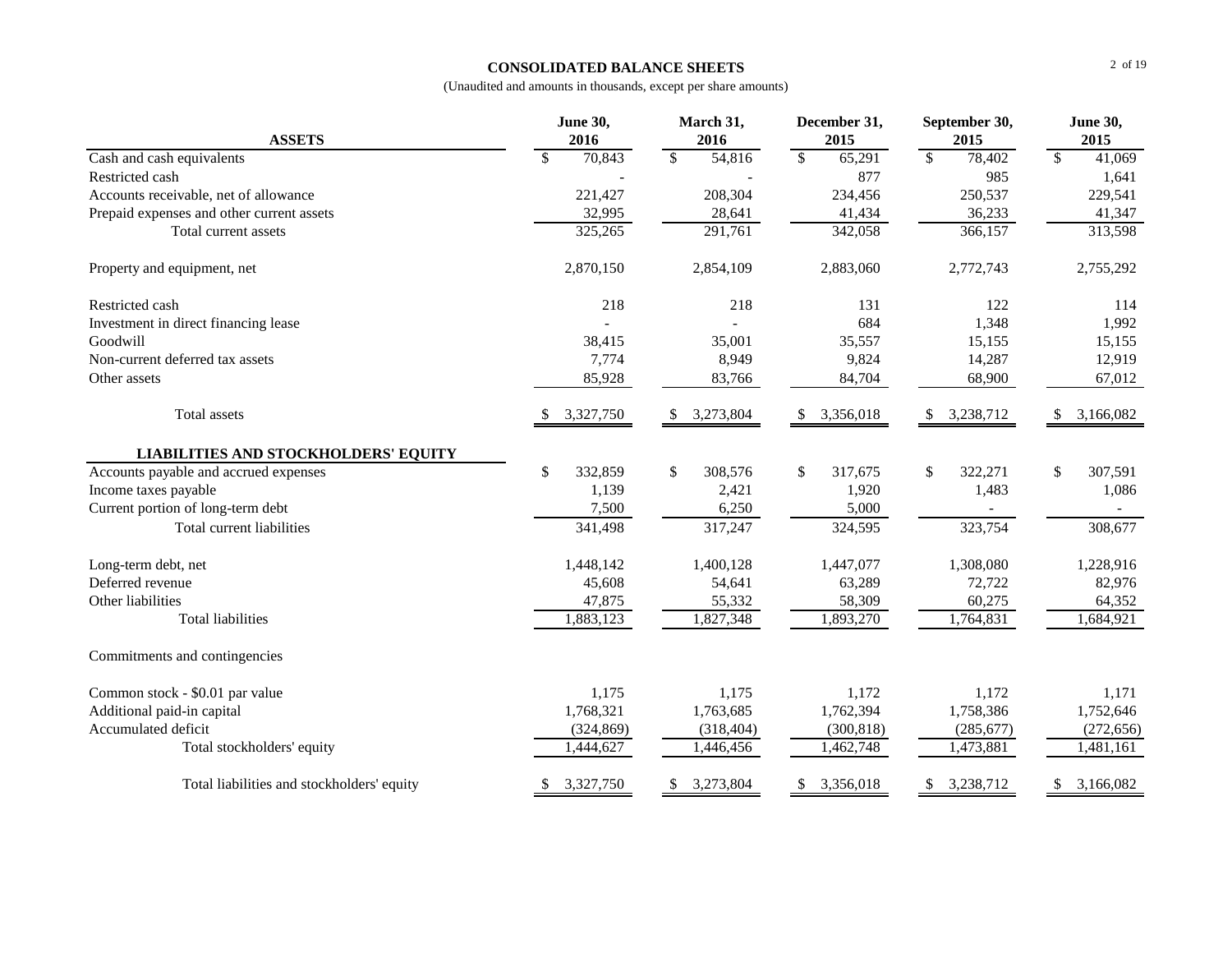# **CONSOLIDATED STATEMENTS OF OPERATIONS**

|                                   |               | <b>For the Three Months Ended</b> |         |     | For the Six Months Ended |    |         |  |  |
|-----------------------------------|---------------|-----------------------------------|---------|-----|--------------------------|----|---------|--|--|
|                                   |               | <b>June 30,</b>                   |         |     |                          |    |         |  |  |
|                                   | 2016          |                                   | 2015    |     | 2016                     |    | 2015    |  |  |
| <b>REVENUE:</b>                   |               |                                   |         |     |                          |    |         |  |  |
| Owned & controlled properties     | 411,451<br>\$ | \$                                | 404,245 | \$  | 808,329                  | \$ | 776,367 |  |  |
| Managed only and other            | 51,880        |                                   | 55,050  |     | 102,387                  |    | 108,928 |  |  |
| Total revenue                     | 463,331       |                                   | 459,295 |     | 910,716                  |    | 885,295 |  |  |
| <b>EXPENSES:</b>                  |               |                                   |         |     |                          |    |         |  |  |
| Operating:                        |               |                                   |         |     |                          |    |         |  |  |
| Owned & controlled properties     | 268,569       |                                   | 265,296 |     | 533,555                  |    | 514,002 |  |  |
| Managed only and other            | 47,877        |                                   | 52,739  |     | 96,809                   |    | 104,695 |  |  |
| Total operating expenses          | 316,446       |                                   | 318,035 |     | 630,364                  |    | 618,697 |  |  |
| General and administrative        | 27,364        |                                   | 23,107  |     | 53,844                   |    | 49,979  |  |  |
| Depreciation and amortization     | 42,345        |                                   | 38,400  |     | 84,404                   |    | 67,085  |  |  |
| Asset impairments                 |               |                                   |         |     |                          |    | 955     |  |  |
|                                   | 386,155       |                                   | 379,542 |     | 768,612                  |    | 736,716 |  |  |
| <b>OPERATING INCOME</b>           | 77,176        |                                   | 79,753  |     | 142,104                  |    | 148,579 |  |  |
| <b>OTHER (INCOME) EXPENSE:</b>    |               |                                   |         |     |                          |    |         |  |  |
| Interest expense, net             | 16,796        |                                   | 11,761  |     | 34,340                   |    | 21,951  |  |  |
| Other (income) expense            |               | 132                               | 36      |     | 49                       |    | 10      |  |  |
|                                   | 16,928        |                                   | 11,797  |     | 34,389                   |    | 21,961  |  |  |
| <b>INCOME BEFORE INCOME TAXES</b> | 60,248        |                                   | 67,956  |     | 107,715                  |    | 126,618 |  |  |
| Income tax expense                | (2,665)       |                                   | (2,653) |     | (3,825)                  |    | (4,038) |  |  |
| <b>NET INCOME</b>                 | 57,583        | $\mathbb{S}$                      | 65,303  | \$  | 103,890                  | -S | 122,580 |  |  |
|                                   |               |                                   |         |     |                          |    |         |  |  |
| <b>BASIC EARNINGS PER SHARE</b>   |               | 0.49<br>\$.                       | 0.56    | \$. | 0.89                     |    | 1.05    |  |  |
| <b>DILUTED EARNINGS PER SHARE</b> | \$            | 0.49<br>\$                        | 0.55    | \$  | 0.88                     | \$ | 1.04    |  |  |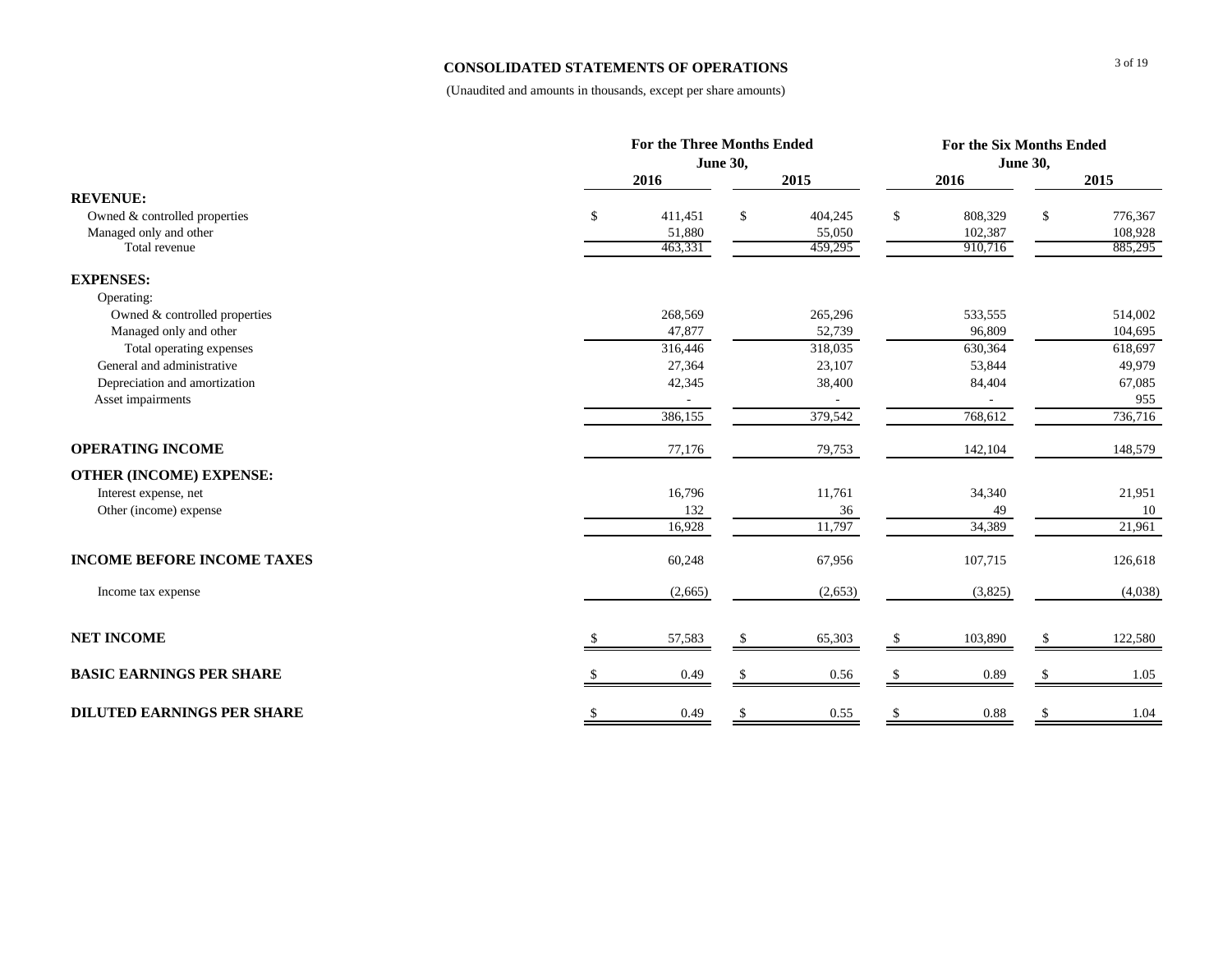# **RECONCILIATION OF BASIC TO DILUTED EARNINGS PER SHARE**

|                                                         | For the Three Months Ended<br><b>June 30,</b> |    |         | For the Six Months Ended<br><b>June 30,</b> |         |      |         |  |
|---------------------------------------------------------|-----------------------------------------------|----|---------|---------------------------------------------|---------|------|---------|--|
|                                                         | 2016                                          |    | 2015    |                                             | 2016    | 2015 |         |  |
| Basic:                                                  |                                               |    |         |                                             |         |      |         |  |
| Net income                                              | 57,583                                        | S. | 65,303  |                                             | 103,890 | ж    | 122,580 |  |
| Diluted:                                                |                                               |    |         |                                             |         |      |         |  |
| Net income                                              | 57,583                                        |    | 65,303  |                                             | 103,890 | \$   | 122,580 |  |
| Basic:                                                  |                                               |    |         |                                             |         |      |         |  |
| Weighted average common shares outstanding              | 117,497                                       |    | 117,064 |                                             | 117,414 |      | 116,960 |  |
| Unvested restricted common stock                        | (96)                                          |    | (102)   |                                             | (96)    |      | (161)   |  |
| Weighted average common shares outstanding-basic        | 117,401                                       |    | 116,962 |                                             | 117,318 |      | 116,799 |  |
| Diluted:                                                |                                               |    |         |                                             |         |      |         |  |
| Weighted average common shares outstanding-basic        | 117,401                                       |    | 116,962 |                                             | 117,318 |      | 116,799 |  |
| Effect of dilutive securities:                          |                                               |    |         |                                             |         |      |         |  |
| Stock options                                           | 514                                           |    | 720     |                                             | 473     |      | 794     |  |
| Restricted stock-based compensation                     | 94                                            |    | 130     |                                             | 98      |      | 197     |  |
| Weighted average shares and assumed conversions-diluted | 118,009                                       |    | 117,812 |                                             | 117,889 |      | 117,790 |  |
| Basic earnings per share                                | 0.49                                          |    | 0.56    |                                             | 0.89    |      | 1.05    |  |
| Diluted earnings per share                              | 0.49                                          |    | 0.55    |                                             | 0.88    |      | 1.04    |  |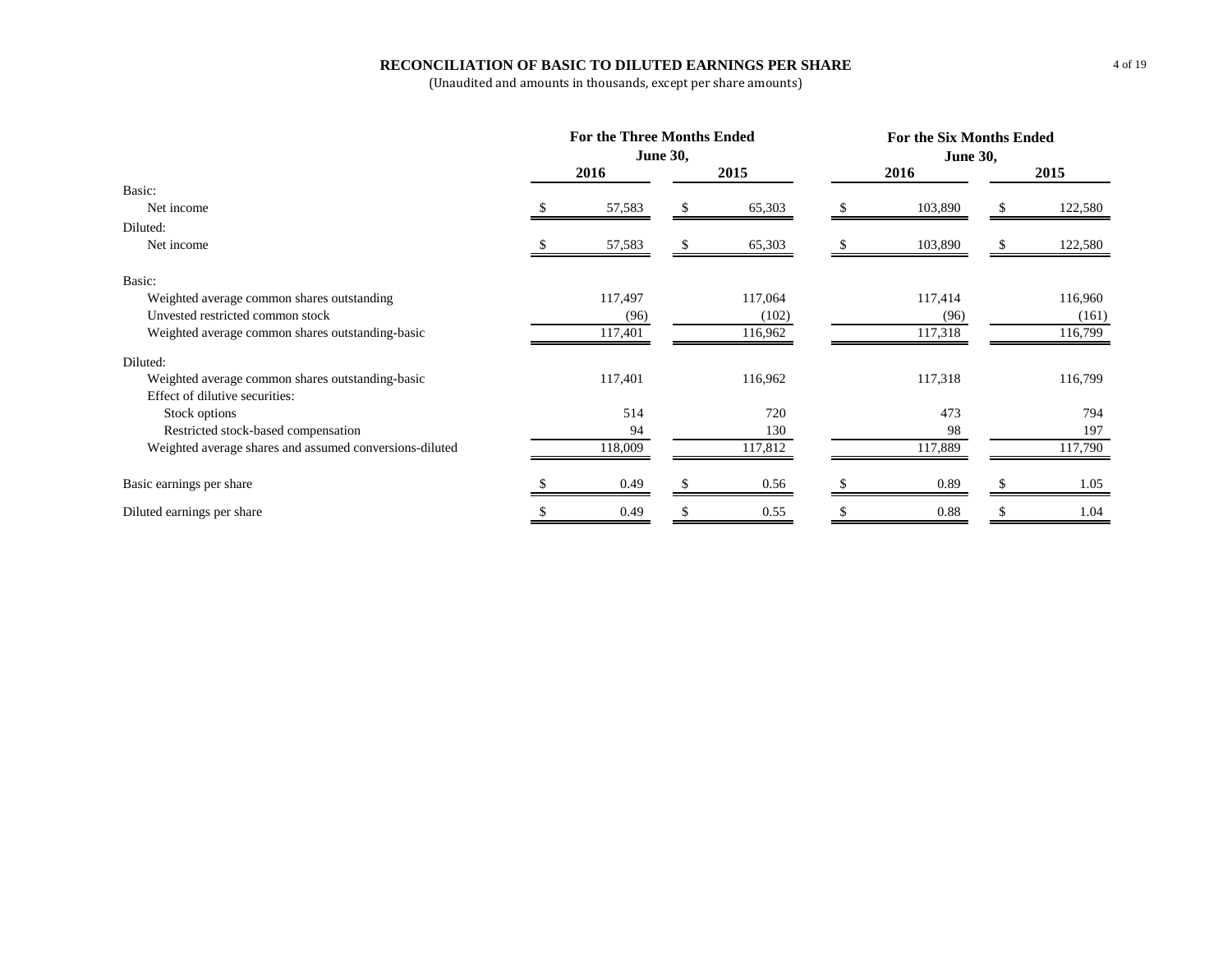# **CALCULATION OF ADJUSTED DILUTED EARNINGS PER SHARE**

|                                                           | <b>For the Three Months Ended</b><br><b>June 30,</b> |    |         |    |         | For the Six Months Ended<br><b>June 30,</b> |         |  |
|-----------------------------------------------------------|------------------------------------------------------|----|---------|----|---------|---------------------------------------------|---------|--|
|                                                           | 2016                                                 |    | 2015    |    | 2016    |                                             | 2015    |  |
| Net Income                                                | \$<br>57,583                                         | \$ | 65,303  | \$ | 103,890 | \$                                          | 122,580 |  |
| Special items:                                            |                                                      |    |         |    |         |                                             |         |  |
| Expenses associated with mergers and acquisitions         | 317                                                  |    |         |    | 1,460   |                                             |         |  |
| Asset impairments                                         |                                                      |    |         |    |         |                                             | 955     |  |
| Diluted adjusted net income                               | 57,900                                               |    | 65,303  |    | 105,350 |                                             | 123,535 |  |
| Weighted average common shares outstanding - basic        | 117,401                                              |    | 116,962 |    | 117,318 |                                             | 116,799 |  |
| Effect of dilutive securities:                            | 514                                                  |    | 720     |    | 473     |                                             | 794     |  |
| Stock options<br>Restricted stock-based compensation      | 94                                                   |    | 130     |    | 98      |                                             | 197     |  |
| Weighted average shares and assumed conversions - diluted | 118,009                                              |    | 117,812 |    | 117,889 |                                             | 117,790 |  |
| <b>Adjusted Diluted Earnings Per Share</b>                | 0.49                                                 |    | 0.55    |    | 0.89    |                                             | 1.05    |  |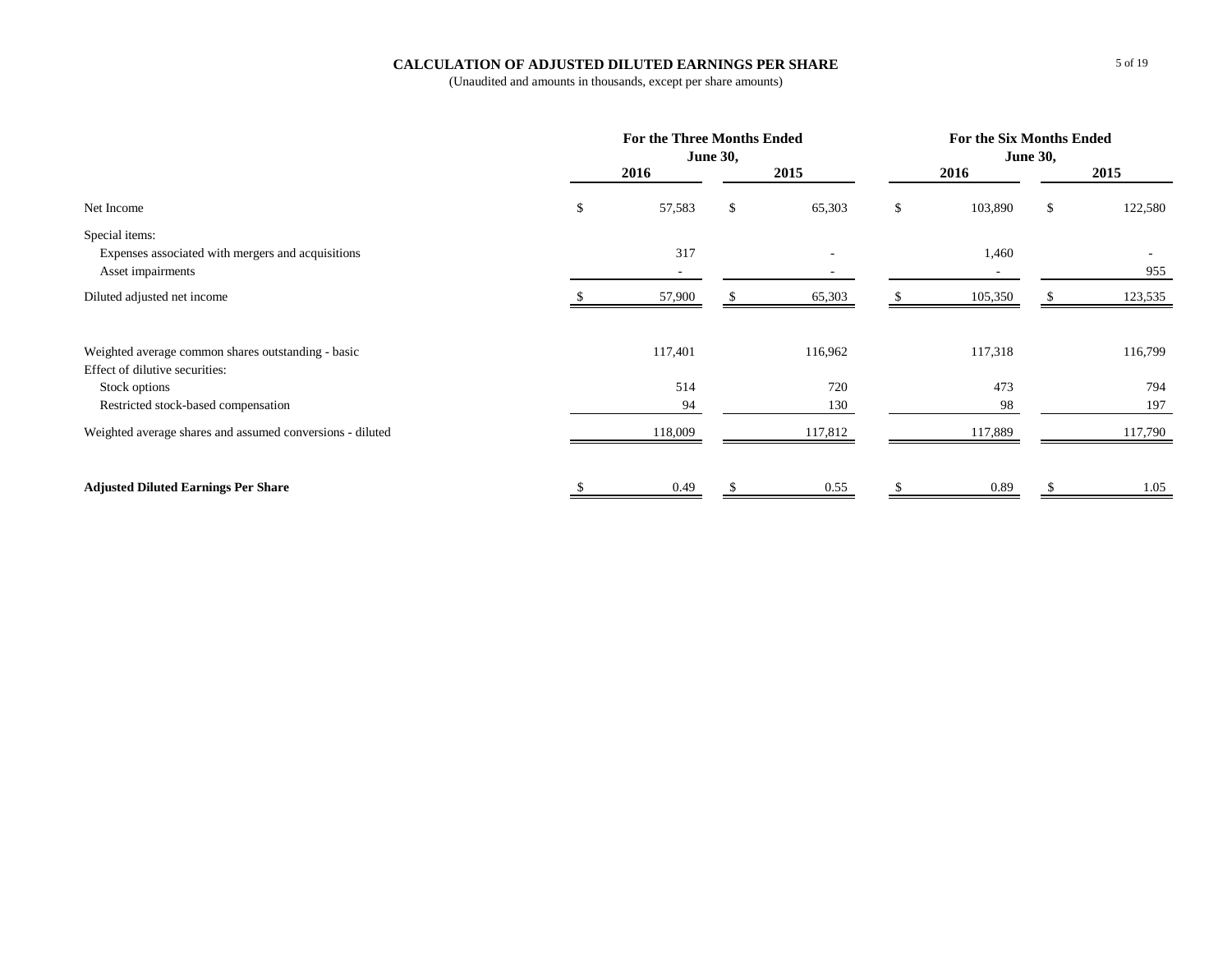#### **FUNDS FROM OPERATIONS**

(Unaudited and amounts in thousands, except per share amounts)

|                                                        |                 | <b>For the Three Months Ended</b> |               |         | <b>For the Six Months Ended</b> |           |                 |           |  |  |
|--------------------------------------------------------|-----------------|-----------------------------------|---------------|---------|---------------------------------|-----------|-----------------|-----------|--|--|
|                                                        | <b>June 30,</b> |                                   |               |         |                                 |           | <b>June 30,</b> |           |  |  |
|                                                        |                 | 2016                              |               | 2015    |                                 | 2016      |                 | 2015      |  |  |
| <b>FUNDS FROM OPERATIONS:</b>                          |                 |                                   |               |         |                                 |           |                 |           |  |  |
| Net income                                             | \$.             | 57,583                            | \$            | 65,303  | $\mathbf{\hat{S}}$              | 103,890   | \$              | 122,580   |  |  |
| Depreciation of real estate assets                     |                 | 23,388                            |               | 22,175  |                                 | 46,725    |                 | 43,447    |  |  |
| Funds From Operations                                  | $\mathcal{S}$   | 80,971                            | $\mathbf{s}$  | 87,478  | $\mathbf{\hat{S}}$              | 150,615   | \$              | 166,027   |  |  |
| Expenses associated with mergers and acquisitions      |                 | 317                               |               |         |                                 | 1,460     |                 |           |  |  |
| Goodwill and other impairments                         |                 |                                   |               |         |                                 |           |                 | 955       |  |  |
| Normalized Funds From Operations                       |                 | 81,288                            | \$            | 87,478  | $\mathbb{S}$                    | 152,075   | \$              | 166,982   |  |  |
| Maintenance capital expenditures on real estate assets |                 | (8, 499)                          |               | (6,176) |                                 | (11, 850) |                 | (10, 414) |  |  |
| Stock-based compensation                               |                 | 4,092                             |               | 3,910   |                                 | 7,873     |                 | 7,708     |  |  |
| Amortization of debt costs and other non-cash interest |                 | 785                               |               | 776     |                                 | 1,577     |                 | 1,552     |  |  |
| Other non-cash revenue and expenses                    |                 | (1,228)                           |               | (16)    |                                 | (1,244)   |                 | (32)      |  |  |
| <b>Adjusted Funds From Operations</b>                  |                 | 76,438                            | <sup>\$</sup> | 85,972  | -S                              | 148,431   | <sup>\$</sup>   | 165,796   |  |  |
| <b>FUNDS FROM OPERATIONS PER SHARE:</b>                |                 |                                   |               |         |                                 |           |                 |           |  |  |
| Basic                                                  |                 | 0.69                              |               | 0.75    |                                 | 1.28      |                 | 1.42      |  |  |
| Diluted                                                |                 | 0.69                              |               | 0.74    |                                 | 1.28      |                 | 1.41      |  |  |
| <b>NORMALIZED FUNDS FROM OPERATIONS PER SHARE:</b>     |                 |                                   |               |         |                                 |           |                 |           |  |  |
| Basic                                                  |                 | 0.69                              |               | 0.75    |                                 | 1.30      |                 | 1.43      |  |  |
| Diluted                                                |                 | 0.69                              |               | 0.74    |                                 | 1.29      |                 | 1.42      |  |  |
| <b>ADJUSTED FUNDS FROM OPERATIONS PER SHARE:</b>       |                 |                                   |               |         |                                 |           |                 |           |  |  |
| Basic                                                  |                 | 0.65                              |               | 0.74    |                                 | 1.27      |                 | 1.42      |  |  |
| Diluted                                                |                 | 0.65                              |               | 0.73    | £.                              | 1.26      |                 | 1.41      |  |  |

FFO and AFFO are widely accepted non-GAAP supplemental measures of REIT performance following the standards established by the National Association of Real Estate Investment Trusts (NAREIT). CCA believes that FFO and AFFO are important operating measures that supplement discussion and analysis of the Company's results of operations and are used to review and assess operating performance of the Company and its correctional facilities and their management teams. NAREIT defines FFO as net income computed in accordance with generally accepted accounting principles, excluding gains (or losses) from sales of property and extraordinary items, plus depreciation and amortization of real estate and impairment of depreciable real estate. Because the historical cost accounting convention used for real estate assets requires depreciation (except on land), this accounting presentation assumes that the value of real estate assets diminishes at a level rate over time. Because of the unique structure, design and use of the Company's correctional facilities, management believes that assessing performance of the Company's correctional facilities without the impact of depreciation or amortization is useful. CCA may make adjustments to FFO from time to time for certain other income and expenses that it considers non-recurring, infrequent or unusual, even though such items may require cash settlement, because such items do not reflect a necessary component of the ongoing operations of the Company. Normalized FFO excludes the effects of such items. CCA calculates AFFO by adding to Normalized FFO non-cash expenses such as the amortization of deferred financing costs and stock-based compensation, and by subtracting from Normalized FFO recurring real estate expenditures that are capitalized and then amortized, but which are necessary to maintain a REIT's properties and its revenue stream. Some of these capital expenditures contain a discretionary element with respect to when they are incurred, while others may be more urgent. Therefore, these capital expenditures may fluctuate from quarter to quarter, depending on the nature of the expenditures required, seasonal factors such as weather, and budgetary conditions. Other companies may calculate FFO, Normalized FFO, and AFFO differently than the Company does, or adjust for other items, and therefore comparability may be limited. FFO, Normalized FFO, and AFFO and their corresponding per share measures are not measures of performance under GAAP, and should not be considered as an alternative to cash flows from operating activities, a measure of liquidity or an alternative to net income as indicators of the Company's operating performance or any other measure of performance derived in accordance with GAAP. This data should be read in conjunction with the Company's consolidated financial statements and related notes included in its filings with the Securities and Exchange Commission.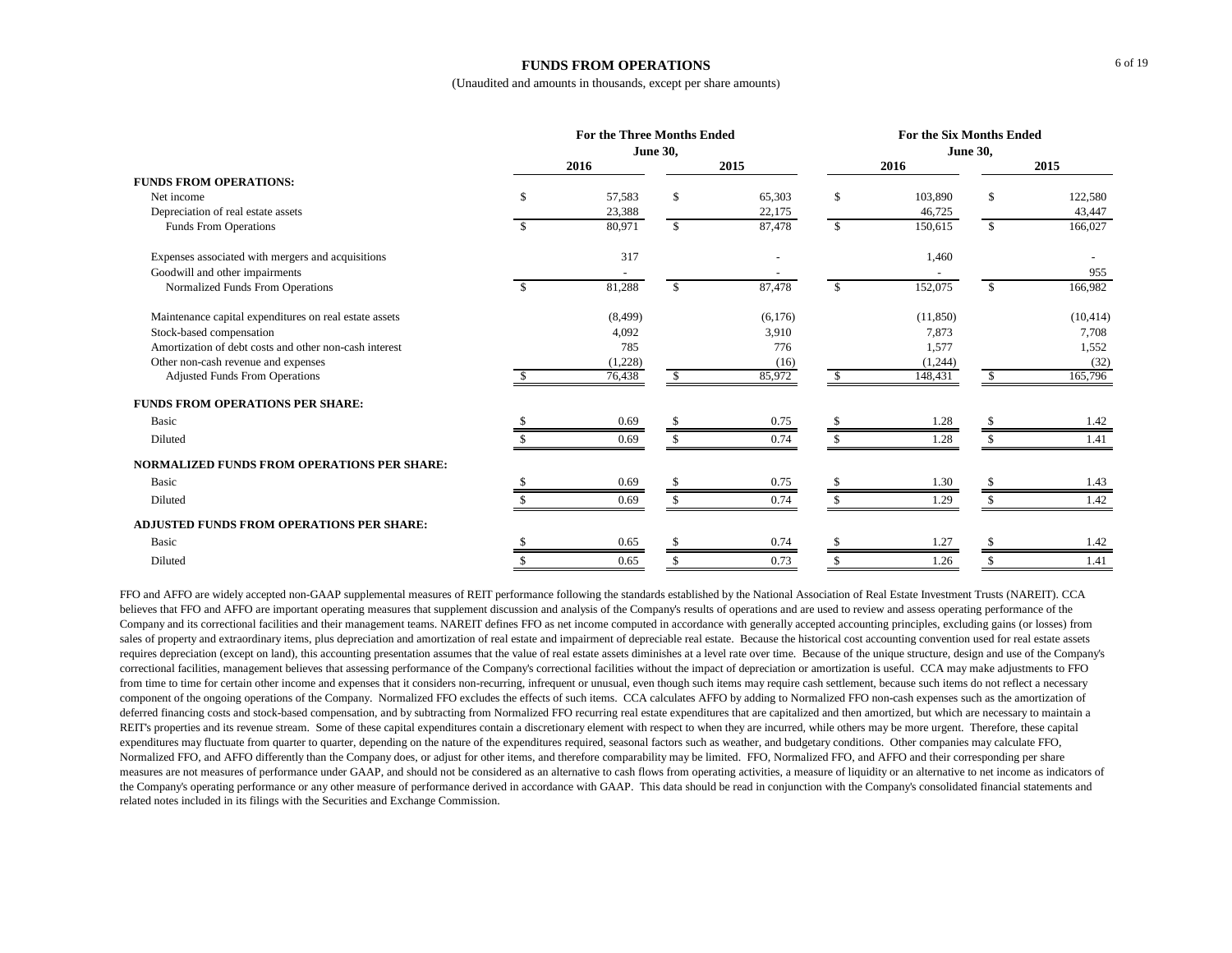# **SELECTED FINANCIAL INFORMATION**

|                                                                                                                                              | June 30, 2016            |                                       | March 31, 2016                 |                                         | December 31, 2015              |                                         | September 30, 2015                        |                                       | June 30, 2015                             |                                       |
|----------------------------------------------------------------------------------------------------------------------------------------------|--------------------------|---------------------------------------|--------------------------------|-----------------------------------------|--------------------------------|-----------------------------------------|-------------------------------------------|---------------------------------------|-------------------------------------------|---------------------------------------|
| <b>BALANCE SHEET:</b><br>Property and equipment<br>Accumulated depreciation and amortization<br>Property and equipment, net                  | \$<br>$\mathbf{\hat{S}}$ | 4,147,056<br>(1,276,906)<br>2,870,150 | \$<br>$\mathbb{S}$             | 4,088,987<br>(1, 234, 878)<br>2,854,109 | \$<br>$\mathsf{\$}$            | 4,076,783<br>(1, 193, 723)<br>2,883,060 | \$<br>$\mathbb{S}$                        | 4,026,337<br>(1,253,594)<br>2,772,743 | \$<br>$\frac{1}{2}$                       | 3,972,708<br>(1,217,416)<br>2,755,292 |
| Total assets                                                                                                                                 | \$                       | 3,327,750                             | \$                             | 3,273,804                               | \$                             | 3,356,018                               | \$                                        | 3,238,712                             | \$                                        | 3,166,082                             |
| Maintenance & technology capital expenditures for the quarter ended                                                                          | $\mathbb{S}$             | 14,368                                | \$                             | 6,193                                   | \$                             | 20,464                                  | \$                                        | 13,243                                | \$                                        | 11,303                                |
| Prison construction & land acquisition capital expenditures for the quarter ended                                                            | \$                       | 15,220                                | \$                             | 6,734                                   | \$                             | 13,882                                  | \$                                        | 31,990                                | \$                                        | 44,413                                |
| Total debt                                                                                                                                   | \$                       | 1,466,500                             | \$                             | 1,417,750                               | \$                             | 1,464,000                               | \$                                        | 1,320,000                             | \$                                        | 1,238,000                             |
| Equity book value                                                                                                                            | \$                       | 1,444,627                             | \$                             | 1,446,456                               | \$                             | 1,462,748                               | \$                                        | 1,473,881                             | \$                                        | 1,481,161                             |
| LIQUIDITY:                                                                                                                                   |                          |                                       |                                |                                         |                                |                                         |                                           |                                       |                                           |                                       |
| Cash and cash equivalents                                                                                                                    | \$                       | 70,843                                | \$                             | 54,816                                  | \$                             | 65,291                                  | \$                                        | 78,402                                | \$                                        | 41,069                                |
| Availability under revolving credit facility                                                                                                 | $\mathbb{S}$             | 445,734                               | $\mathbb{S}$                   | 484,546                                 | \$                             | 446,487                                 | \$                                        | 490,867                               | \$                                        | 322,867                               |
| <b>CAPITALIZATION:</b><br>Common shares outstanding<br>Common share price at end of period<br>Market value of common equity at end of period | -S<br>$\sqrt{2}$         | 117,520<br>35.02<br>4,115,550         | $\sqrt{2}$                     | 117,477<br>32.05<br>3,765,138           | \$<br>$\overline{\mathcal{S}}$ | 117,232<br>26.49<br>3,105,476           | \$<br>$\sqrt[3]{\frac{1}{2}}$             | 117,223<br>29.54<br>3,462,767         | $\mathcal{S}$<br>$\overline{\mathcal{S}}$ | 117,119<br>33.08<br>3,874,297         |
| Total equity market capitalization                                                                                                           | $\mathcal{S}$            | 4,115,550                             | $\sqrt[6]{\frac{1}{2}}$        | 3,765,138                               | $\sqrt[6]{\frac{1}{2}}$        | 3,105,476                               | $\sqrt[6]{\frac{1}{2}}$                   | 3,462,767                             | $\sqrt{3}$                                | 3,874,297                             |
| Total market capitalization (market value of equity plus debt)                                                                               | \$                       | 5,582,050                             | $\boldsymbol{\mathsf{S}}$      | 5,182,888                               | $\mathcal{S}$                  | 4,569,476                               | $\mathsf{\$}$                             | 4,782,767                             | $\mathcal{S}$                             | 5,112,297                             |
| <b>Regular Dividends</b>                                                                                                                     | \$                       | 64,048                                | \$                             | 63,950                                  | \$                             | 63,751                                  | \$                                        | 63,713                                | \$                                        | 63,689                                |
| Dividends per common share                                                                                                                   | $\mathbf S$              | 0.54                                  | \$                             | 0.54                                    | \$                             | 0.54                                    | \$                                        | 0.54                                  | \$                                        | 0.54                                  |
| Annualized dividend yield                                                                                                                    |                          | 6.2%                                  |                                | 6.7%                                    |                                | 8.2%                                    |                                           | 7.3%                                  |                                           | 6.5%                                  |
| <b>EBITDA</b>                                                                                                                                | \$                       | 119,389                               | \$                             | 107,070                                 | \$                             | 109,443                                 | \$                                        | 106,328                               | \$                                        | 118,117                               |
| <b>ADJUSTED EBITDA</b>                                                                                                                       | \$                       | 106,419                               | \$                             | 94,744                                  | \$                             | 97,659                                  | \$                                        | 94,794                                | \$                                        | 107,425                               |
| <b>NORMALIZED FUNDS FROM OPERATIONS</b>                                                                                                      | <sup>\$</sup>            | 81,288                                | \$                             | 70,787                                  | \$                             | 74,760                                  | \$                                        | 75,604                                | \$                                        | 87,478                                |
| Basic normalized funds from operations per share                                                                                             | \$                       | 0.69                                  | \$                             | 0.60                                    | \$                             | 0.64                                    | \$                                        | 0.65                                  | \$                                        | 0.75                                  |
| Diluted normalized funds from operations per share<br>FFO PAYOUT RATIO                                                                       | \$                       | 0.69<br>78.3%                         | $\overline{\mathcal{S}}$       | 0.60<br>90.0%                           | $\mathcal{S}$                  | 0.63<br>85.7%                           | $\mathcal{S}$                             | 0.64<br>84.4%                         | $\overline{\mathcal{S}}$                  | 0.74<br>73.0%                         |
|                                                                                                                                              |                          |                                       |                                |                                         |                                |                                         |                                           |                                       |                                           |                                       |
| <b>ADJUSTED FUNDS FROM OPERATIONS</b>                                                                                                        | <sup>\$</sup>            | 76,438                                | \$                             | 71,993                                  | \$                             | 68,647                                  | \$                                        | 74,597                                | \$                                        | 85,972                                |
| Basic adjusted funds from operations per share<br>Diluted adjusted funds from operations per share                                           |                          | 0.65<br>0.65                          | <sup>\$</sup><br>$\frac{1}{3}$ | 0.61<br>0.61                            | \$<br>$\frac{v}{\sqrt{2}}$     | 0.59<br>0.58                            | <sup>\$</sup><br>$\overline{\mathcal{S}}$ | 0.64<br>0.63                          | $\frac{1}{3}$                             | 0.74<br>0.73                          |
| <b>AFFO PAYOUT RATIO</b>                                                                                                                     |                          | 83.1%                                 |                                | 88.5%                                   |                                | 93.1%                                   |                                           | 85.7%                                 |                                           | 74.0%                                 |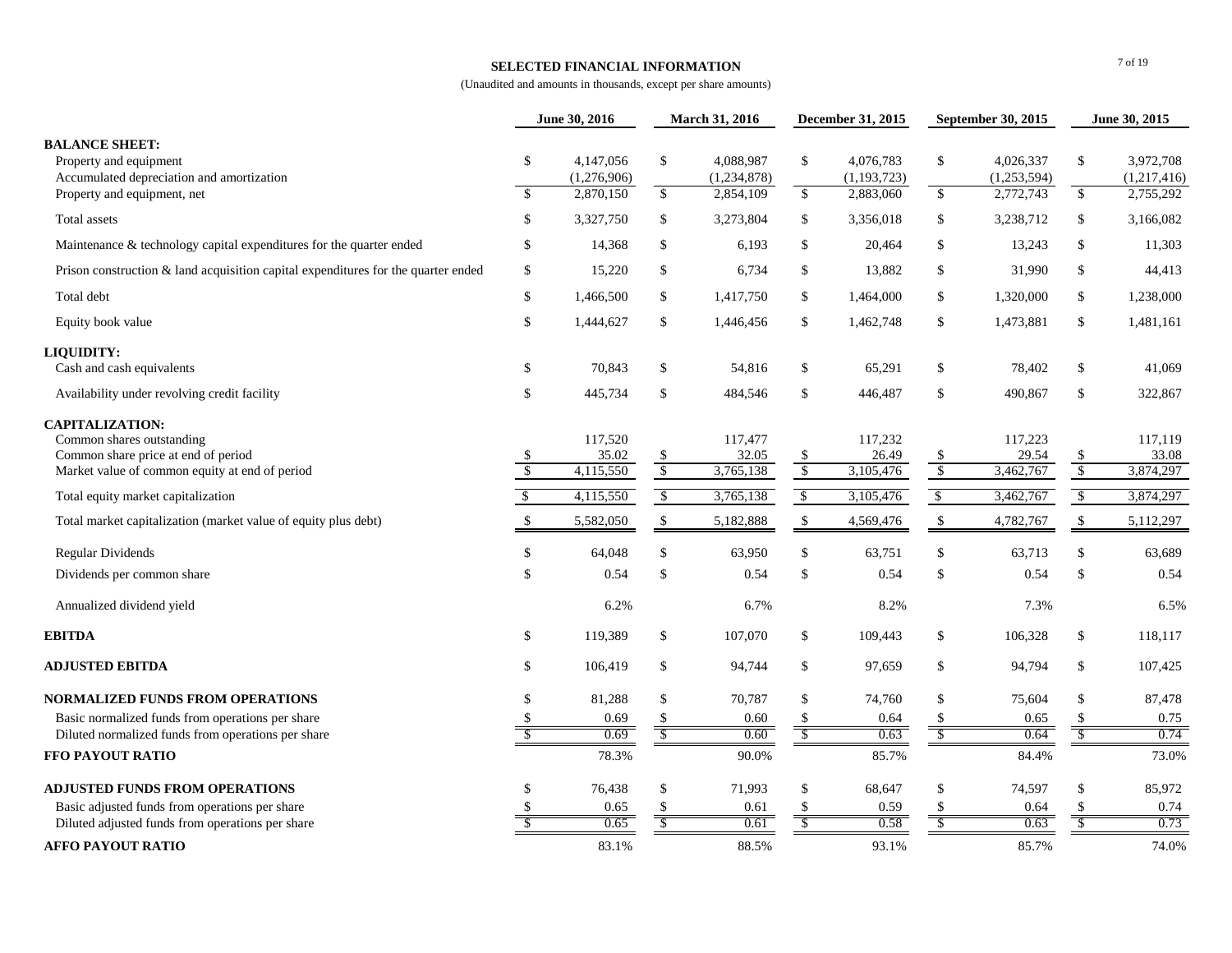#### **SELECTED FINANCIAL INFORMATION**

(Unaudited and amounts in thousands, except per share amounts)

|                                                                                |               | For the Three Months Ended June 30,<br>2016 |               | 2015          |               | For the Six Months Ended June 30,<br>2016 |               | 2015           |
|--------------------------------------------------------------------------------|---------------|---------------------------------------------|---------------|---------------|---------------|-------------------------------------------|---------------|----------------|
| Number of days per period                                                      |               | 91                                          |               | 91            |               | 182                                       |               | 181            |
| <b>ALL FACILITIES:</b><br>Average available beds                               |               | 83,399                                      |               | 79,980        |               | 84,297                                    |               | 79,262         |
| Average compensated occupancy                                                  |               | 79.3%                                       |               | 84.9%         |               | 77.2%                                     |               | 84.5%          |
| Total compensated man-days                                                     |               | 6,021,345                                   |               | 6,179,110     |               | 11,843,951                                |               | 12, 121, 750   |
| Revenue per compensated man-day<br>Operating expenses per compensated man-day: | \$            | 75.28                                       | $\mathcal{S}$ | 72.79         | \$            | 75.29                                     | \$            | 71.50          |
| Fixed expense (1)                                                              |               | 38.37                                       |               | 36.98         |               | 39.11                                     |               | 36.34          |
| Variable expense                                                               |               | 15.40                                       |               | 15.26         |               | 15.41                                     |               | 14.41          |
| Total                                                                          |               | 53.77                                       |               | 52.24         |               | 54.52                                     |               | 50.75          |
| Operating income per compensated man-day                                       |               | 21.51                                       | $\mathbb{S}$  | 20.55         | \$            | 20.77                                     | \$            | 20.75          |
| Operating margin                                                               |               | 28.6%                                       |               | 28.2%         |               | 27.6%                                     |               | 29.0%          |
| DEPRECIATION AND AMORTIZATION:                                                 |               |                                             |               |               |               |                                           |               |                |
| Depreciation expense on real estate                                            |               | 23,388                                      |               | 22,175        |               | 46,725                                    |               | 43,447         |
| Depreciation expense associated with STFRC rent payment                        |               | 10,590                                      |               | 8,475         |               | 21,180                                    |               | 8,475          |
| Other depreciation expense<br>Amortization of intangibles                      |               | 8,119<br>248                                |               | 7,761<br>(11) |               | 16,055<br>444                             |               | 15,185<br>(22) |
| Depreciation and amortization                                                  | <sup>\$</sup> | 42,345                                      | -S            | 38,400        | <sup>\$</sup> | 84,404                                    | <sup>\$</sup> | 67,085         |
| <b>NET OPERATING INCOME:</b>                                                   |               |                                             |               |               |               |                                           |               |                |
| Revenue                                                                        |               |                                             |               |               |               |                                           |               |                |
| Owned & controlled properties                                                  | \$            | 411,451                                     | $\mathbb{S}$  | 404,245       | \$            | 808,329                                   | \$            | 776,367        |
| Managed only and other                                                         |               | 51,880                                      |               | 55,050        |               | 102,387                                   |               | 108,928        |
| <b>Total revenues</b>                                                          |               | 463,331                                     |               | 459,295       |               | 910,716                                   |               | 885,295        |
| <b>Operating Expenses</b>                                                      |               |                                             |               |               |               |                                           |               |                |
| Owned & controlled properties                                                  |               | 268,569                                     |               | 265,296       |               | 533,555                                   |               | 514,002        |
| Managed only and other                                                         |               | 47,877                                      |               | 52,739        |               | 96,809                                    |               | 104,695        |
| Total operating expenses                                                       |               | 316,446                                     |               | 318,035       |               | 630,364                                   |               | 618,697        |
| <b>Facility Net Operating Income</b>                                           |               |                                             |               |               |               |                                           |               |                |
| Owned & controlled properties                                                  |               | 142,882                                     |               | 138,949       |               | 274,774                                   |               | 262,365        |
| Managed only and other                                                         |               | 4,003                                       |               | 2,311         |               | 5,578                                     |               | 4,233          |
| Total net operating income                                                     | \$            | 146,885                                     | $\mathbb{S}$  | 141,260       | \$            | 280,352                                   | $\mathbb{S}$  | 266,598        |

(1) Fixed expense and the corresponding fixed expense per compensated man-day for the three and six months ended June 30, 2016 include depreciation expense of \$10.6 million and \$21.2 million, respectively, and interest exp million and \$5.6 million, respectively, associated with the South Texas Family Residential Center (STFRC) lease payments. Fixed expense and the corresponding fixed expense per compensated man-day for the three and six mont June 30, 2015 include depreciation expense of \$8.5 million and interest expense of \$2.2 million associated with the STFRC lease payments. These amounts are also deducted from our calculation of Adjusted EBITDA, because we this presentation is more reflective of the cash flows associated with the facility's operations, and therefore cash available to service our debt and pay dividends to our shareholders.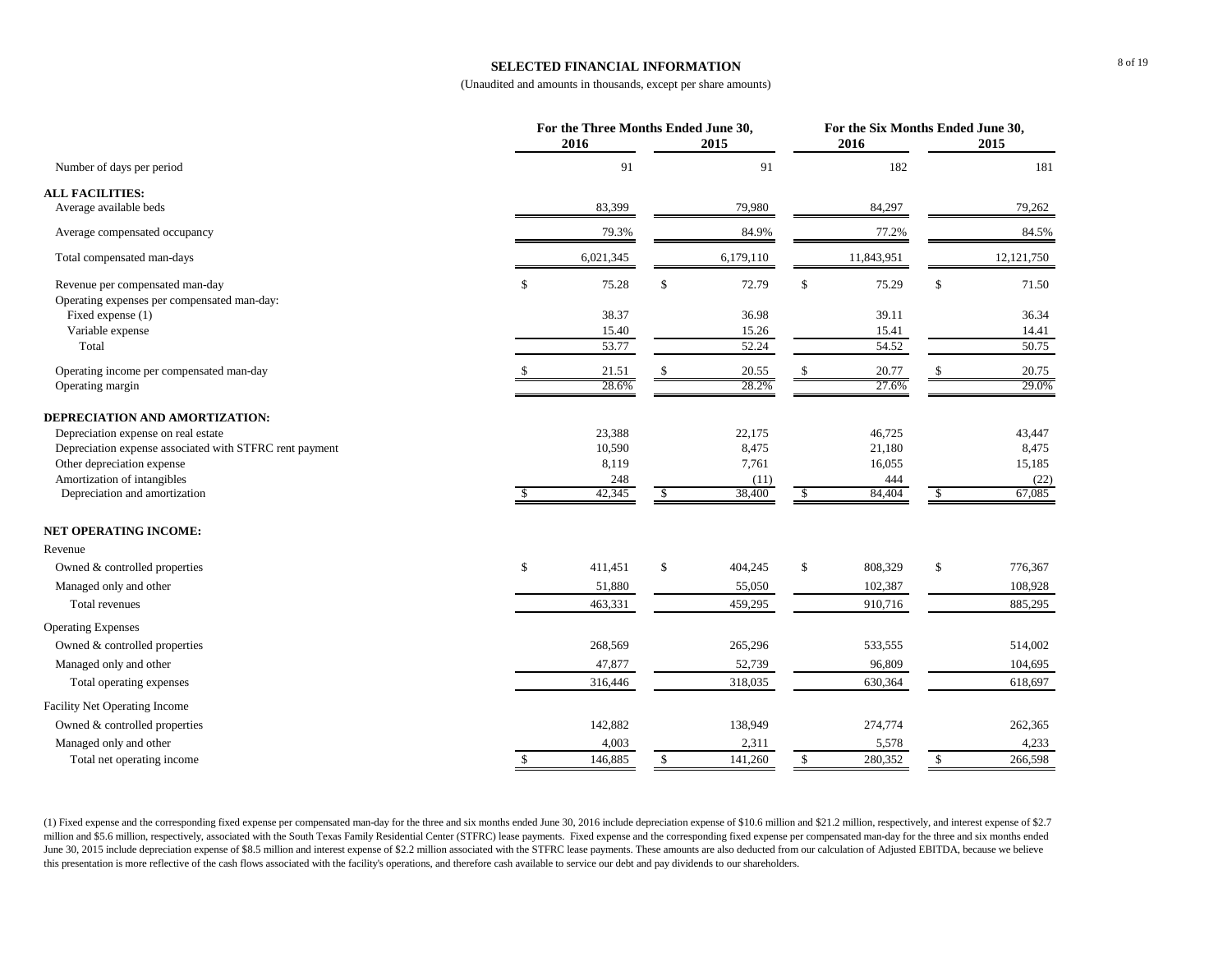#### **SEGREGATED DATA**

#### (Unaudited and amounts in thousands, except per share amounts)

|                                             |              | For the Three Months Ended June 30,<br>2016 |    | 2015      |               | 2016      | For the Six Months Ended June 30,<br>2015 |           |  |
|---------------------------------------------|--------------|---------------------------------------------|----|-----------|---------------|-----------|-------------------------------------------|-----------|--|
| <b>OWNED AND MANAGED FACILITIES:</b>        |              |                                             |    |           |               |           |                                           |           |  |
| Corrections revenue                         | \$           | 401,931                                     | \$ | 396,053   | \$            | 790,552   | \$                                        | 760,017   |  |
| Operating expenses:                         |              |                                             |    |           |               |           |                                           |           |  |
| Fixed expense (1)                           |              | 200,039                                     |    | 193,885   |               | 400,260   |                                           | 371,456   |  |
| Variable expense                            |              | 79,497                                      |    | 80,226    |               | 156,168   |                                           | 146,955   |  |
| Total                                       |              | 279,536                                     |    | 274,111   |               | 556,428   |                                           | 518,411   |  |
| Facility net operating income               | \$           | 122,395                                     | \$ | 121,942   | $\mathbb{S}$  | 234,124   | \$                                        | 241,606   |  |
| Average available beds                      |              | 69,501                                      |    | 64,544    |               | 70,399    |                                           | 63,826    |  |
| Average compensated occupancy               |              | 76.2%                                       |    | 82.8%     |               | 73.8%     |                                           | 82.3%     |  |
| Total compensated man-days                  |              | 4,817,344                                   |    | 4,866,134 |               | 9,458,726 |                                           | 9,511,126 |  |
| Revenue per compensated man-day             | \$           | 83.43                                       | \$ | 81.39     | \$            | 83.58     | $\$$                                      | 79.91     |  |
| Operating expenses per compensated man-day: |              |                                             |    |           |               |           |                                           |           |  |
| Fixed (1)                                   |              | 41.52                                       |    | 39.84     |               | 42.32     |                                           | 39.05     |  |
| Variable                                    |              | 16.50                                       |    | 16.49     |               | 16.51     |                                           | 15.45     |  |
| Total                                       |              | 58.02                                       |    | 56.33     |               | 58.83     |                                           | 54.50     |  |
| Operating income per compensated man-day    |              | 25.41                                       | S  | 25.06     | S             | 24.75     | <sup>\$</sup>                             | 25.41     |  |
| Operating margin                            |              | 30.5%                                       |    | 30.8%     |               | 29.6%     |                                           | 31.8%     |  |
| <b>MANAGED ONLY FACILITIES:</b>             |              |                                             |    |           |               |           |                                           |           |  |
| Corrections revenue                         | \$           | 51,346                                      | \$ | 53,714    | \$            | 101,176   | \$                                        | 106,658   |  |
| Operating expenses:                         |              |                                             |    |           |               |           |                                           |           |  |
| Fixed expense                               |              | 31,008                                      |    | 34,630    |               | 63,004    |                                           | 69,028    |  |
| Variable expense                            |              | 13,210                                      |    | 14,070    |               | 26,305    |                                           | 27,681    |  |
| Total                                       |              | 44,218                                      |    | 48,700    |               | 89,309    |                                           | 96,709    |  |
| Facility net operating income               |              | 7,128                                       | S  | 5,014     | <sup>\$</sup> | 11,867    | $\mathbb{S}$                              | 9,949     |  |
| Average available beds                      |              | 13,898                                      |    | 15,436    |               | 13,898    |                                           | 15,436    |  |
| Average compensated occupancy               |              | 95.2%                                       |    | 93.5%     |               | 94.3%     |                                           | 93.4%     |  |
| Total compensated man-days                  |              | 1,204,001                                   |    | 1,312,976 |               | 2,385,225 |                                           | 2,610,624 |  |
| Revenue per compensated man-day             | $\mathbb{S}$ | 42.65                                       | \$ | 40.91     | \$            | 42.42     | \$                                        | 40.86     |  |
| Operating expenses per compensated man-day: |              |                                             |    |           |               |           |                                           |           |  |
| Fixed expense                               |              | 25.75                                       |    | 26.38     |               | 26.41     |                                           | 26.44     |  |
| Variable expense                            |              | 10.97                                       |    | 10.72     |               | 11.03     |                                           | 10.60     |  |
| Total                                       |              | 36.72                                       |    | 37.10     |               | 37.44     |                                           | 37.04     |  |
| Operating income per compensated man-day    |              | 5.93                                        |    | 3.81      | \$            | 4.98      | \$.                                       | 3.82      |  |
| Operating margin                            |              | 13.9%                                       |    | 9.3%      |               | 11.7%     |                                           | 9.3%      |  |

(1) Fixed expense and the corresponding fixed expense per compensated man-day for the three and six months ended June 30, 2016 include depreciation expense of \$10.6 million and \$21.2 million, respectively, and interest expense of \$2.7 million and \$5.6 million, respectively, associated with the STFRC lease payments. Fixed expense and the corresponding fixed expense per compensated man-day for the three and six months ended June 30, 2015 include depreciation expense of \$8.5 million and interest expense of \$2.2 million associated with the STFRC lease payments. These amounts are also deducted from our calculation of Adjusted EBITDA, because we believe this presentation is more reflective of the cash flows associated with the facility's operations, and therefore cash available to service our debt and pay dividends to our shareholders.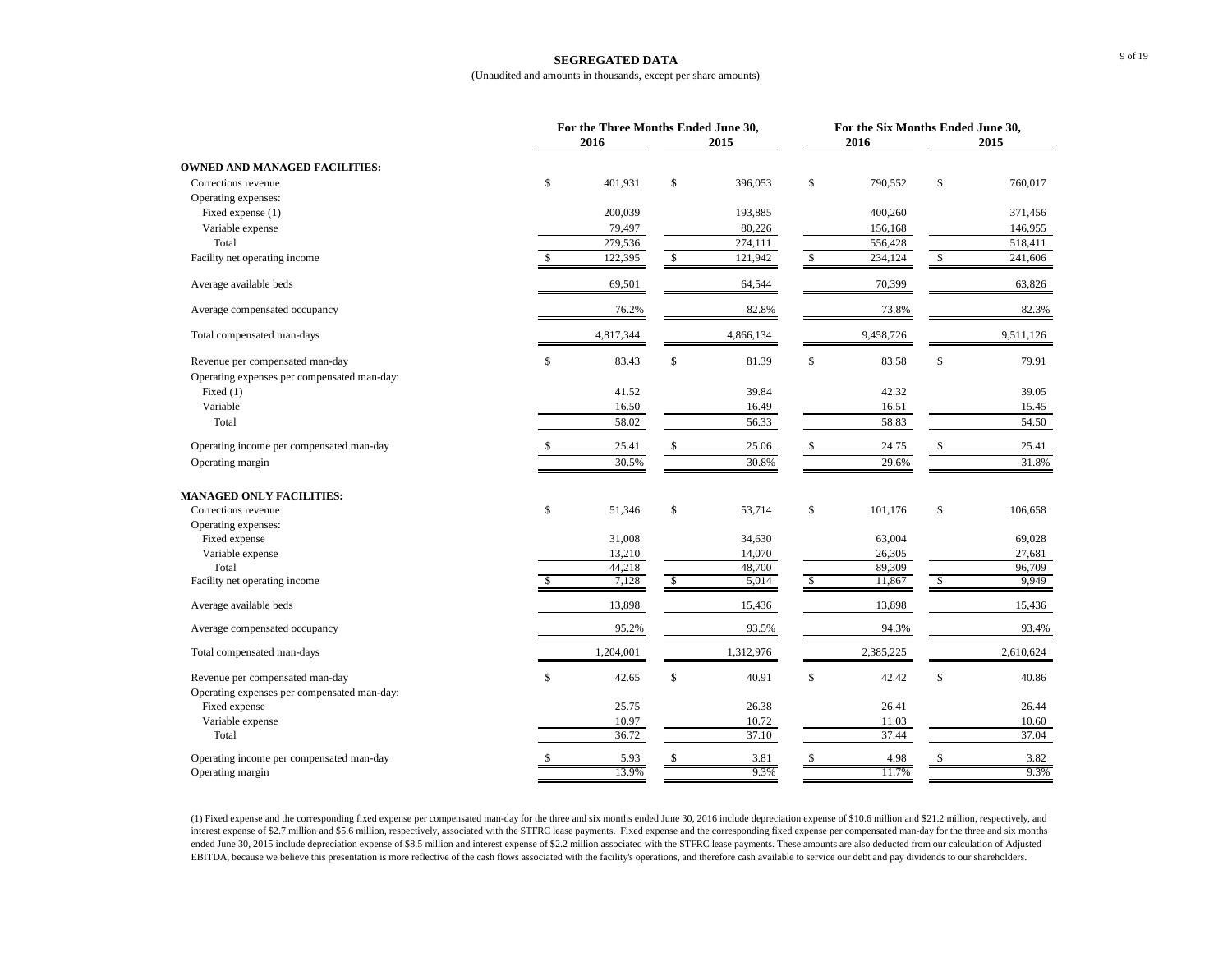#### **ANALYSIS OF OUTSTANDING DEBT**

(Unaudited and amounts in thousands)

|                                  | Outstanding<br><b>Balance</b><br>12/31/2015 | Outstanding<br><b>Balance</b><br>6/30/2016 | <b>Stated</b><br><b>Interest</b><br>Rate | <b>Effective</b><br><b>Interest</b><br>Rate | 1) | <b>Maturity</b><br>Date | Callable/<br>Redeemable                                                                                                                                                                                                              |
|----------------------------------|---------------------------------------------|--------------------------------------------|------------------------------------------|---------------------------------------------|----|-------------------------|--------------------------------------------------------------------------------------------------------------------------------------------------------------------------------------------------------------------------------------|
| <b>Fixed Rate:</b>               |                                             |                                            |                                          |                                             |    |                         |                                                                                                                                                                                                                                      |
| \$350 Million Senior Notes       | 350,000<br>\$                               | \$<br>350,000                              | 4.625%                                   | 4.80%                                       |    | May 2023                | Prior to February 1, 2023, redeemable at a "make-whole"<br>redemption price, plus accrued and unpaid interest; thereafter<br>the notes are redeemable at 100% of the aggregate principal<br>amount plus accrued and unpaid interest. |
| \$325 Million Senior Notes       | 325,000                                     | 325,000                                    | 4.125%                                   | 4.38%                                       |    | April 2020              | Prior to January 1, 2020, redeemable at a "make-whole"<br>redemption price, plus accrued and unpaid interest; thereafter<br>the notes are redeemable at 100% of the aggregate principal<br>amount plus accrued and unpaid interest.  |
| \$250 Million Senior Notes       | 250,000                                     | 250,000                                    | 5.0%                                     | 5.19%                                       |    | October 2022            | Prior to July 15, 2022, redeemable at a "make-whole"<br>redemption price, plus accrued and unpaid interest; thereafter<br>the notes are redeemable at 100% of the aggregate principal<br>amount plus accrued and unpaid interest.    |
| <b>Total Fixed Rate Debt</b>     | 925,000                                     | 925,000                                    |                                          |                                             |    |                         |                                                                                                                                                                                                                                      |
| <b>Floating Rate:</b>            |                                             |                                            |                                          |                                             |    |                         |                                                                                                                                                                                                                                      |
| <b>Revolving Credit Facility</b> | 439,000                                     | 444,000                                    | 2.35%                                    | 2.59%                                       | 2) | <b>July 2020</b>        |                                                                                                                                                                                                                                      |
| Term Loan                        | 100,000                                     | 97,500                                     | 1.99%                                    | 2.11%                                       | 3) | <b>July 2020</b>        |                                                                                                                                                                                                                                      |
| <b>Total Floating Rate Debt</b>  | 539,000                                     | 541,500                                    |                                          |                                             |    |                         |                                                                                                                                                                                                                                      |
| <b>Grand Total Debt</b>          | 1,464,000                                   | 1,466,500                                  | 3.68%                                    | 3.89%                                       |    | 5.04                    | 4)                                                                                                                                                                                                                                   |

<sup>1)</sup> Includes amortization of debt issuance costs.

<sup>2)</sup> On July 22, 2015, the Company amended and restated the \$900.0 million revolving credit facility with principally the same terms, with the exception of a reduction by 0.25% in the applicable margin of base rate and LI rate loans and a new five-year-term, among other changes. The \$900.0 million revolving credit facility now matures in July 2020. The Company also has \$10.3 million of letters of credit outstanding under a sub-facility redu the available capacity under the revolving credit facility to \$445.7 million as of June 30, 2016. Based on the Company's current leverage ratio, the revolving credit facility bears interest at LIBOR plus a margin of 1.50%.

<sup>3)</sup> On October 6, 2015, the Company obtained \$100.0 million under an Incremental Term Loan ("Term Loan") under the "accordion" feature of the revolving credit facility. As of April 1, 2016, interest rates under the Term L are the same as the interest rates under the revolving credit facility. The interest rate on the Term Loan was at a base rate plus a margin of 0.50% or at LIBOR plus a margin of 1.75% during the first two fiscal quarters f closing of the Term Loan. The Term Loan has a maturity of July 2020, with scheduled principal payments in years 2016 through 2020.

4) Represents the weighted average debt maturity in years.

#### *Debt Maturity Schedule at June 30, 2016:*

| <b>Year</b>       | <b>Total Debt</b><br><b>Maturing</b> | % of Debt<br><b>Maturing</b> | % of Debt<br><b>Maturing</b> |  |
|-------------------|--------------------------------------|------------------------------|------------------------------|--|
| 2016              | \$<br>2.500                          | 0.17%                        | 0.17%                        |  |
| 2017              | 10,000                               | 0.68%                        | 0.85%                        |  |
| 2018              | 10,000                               | 0.68%                        | 1.53%                        |  |
| 2019              | 15,000                               | 1.02%                        | 2.56%                        |  |
| 2020              | 829,000                              | 56.53%                       | 59.09%                       |  |
| <b>Thereafter</b> | 600,000                              | 40.91%                       | 100.00%                      |  |
|                   | 1.466.500<br>S                       | 100.00%                      |                              |  |

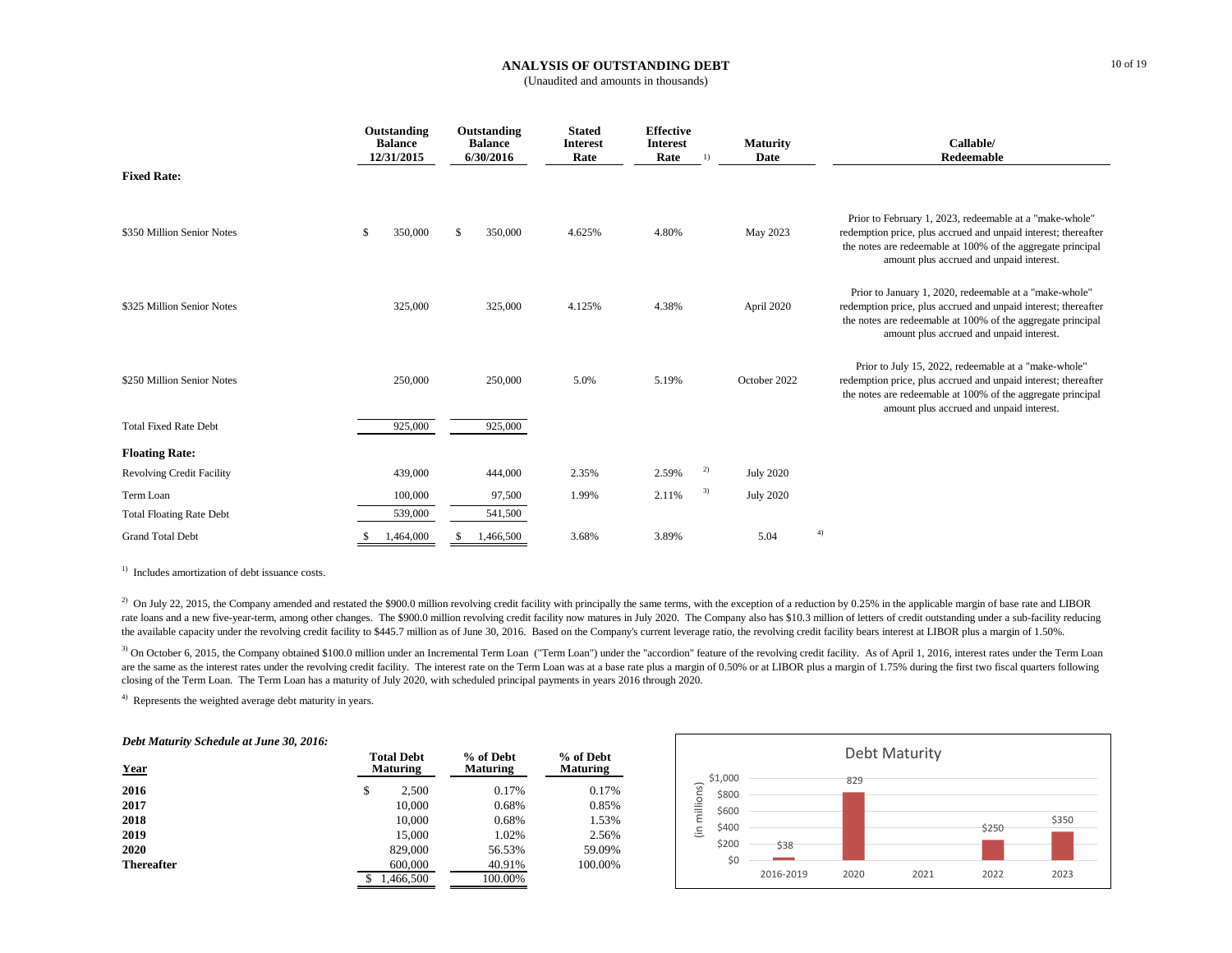# **SELECTED OPERATING RATIOS**

(Unaudited and amounts in thousands, except per share amounts)

|                                                                                                                           | For the Three Months Ended<br><b>June 30,</b> |                          |               |          |            | For the Six Months Ended<br><b>June 30,</b> |              |          |
|---------------------------------------------------------------------------------------------------------------------------|-----------------------------------------------|--------------------------|---------------|----------|------------|---------------------------------------------|--------------|----------|
|                                                                                                                           |                                               | 2016                     |               | 2015     |            | 2016                                        |              | 2015     |
| <b>COVERAGE RATIOS:</b>                                                                                                   |                                               |                          |               |          |            |                                             |              |          |
| Interest coverage ratio (Adjusted EBITDA/Interest incurred) (x)                                                           |                                               | 7.6x                     |               | 9.8x     |            | 7.2x                                        |              | 9.5x     |
| Fixed charge coverage ratio (Adjusted EBITDA/(Interest incurred $+$ Scheduled prin pmts)) (x)                             |                                               | 7.0x                     |               | 9.8x     |            | 6.6x                                        |              | 9.5x     |
| Senior debt coverage ratio ((Senior debt - cash)/Annualized Adjusted EBITDA) (x)                                          |                                               | 3.3x                     |               | 2.8x     |            | 3.5x                                        |              | 2.9x     |
| Total debt coverage ratio ((Total debt - cash)/Annualized Adjusted EBITDA) (x)                                            |                                               | 3.3x                     |               | 2.8x     |            | 3.5x                                        |              | 2.9x     |
| Accounts receivable turnover (Annualized revenues/Accounts receivable) (x)                                                |                                               | 8.4x                     |               | 8.0x     |            | 8.2x                                        |              | 7.7x     |
| <b>DEBT/EQUITY RATIOS:</b>                                                                                                |                                               |                          |               |          |            |                                             |              |          |
| Total debt/Total market capitalization                                                                                    |                                               | 26.3%                    |               | 24.2%    |            | 26.3%                                       |              | 24.2%    |
| Total debt/Equity market capitalization                                                                                   |                                               | 35.6%                    |               | 32.0%    |            | 35.6%                                       |              | 32.0%    |
| Total debt/Book equity capitalization                                                                                     |                                               | 101.5%                   |               | 83.6%    |            | 101.5%                                      |              | 83.6%    |
| Total debt/Gross book value of real estate assets                                                                         |                                               | 35.4%                    |               | 31.1%    |            | 35.4%                                       |              | 31.1%    |
| <b>RETURN ON INVESTMENT RATIOS:</b>                                                                                       |                                               |                          |               |          |            |                                             |              |          |
| Annualized return on operating real estate investments                                                                    |                                               |                          |               |          |            |                                             |              |          |
| (Annualized Adjusted EBITDA/Average operating real estate investments (undepreciated book value)*)                        |                                               | 10.3%                    |               | 10.9%    |            | 9.8%                                        |              | 10.6%    |
| Annualized return on total assets                                                                                         |                                               |                          |               |          |            |                                             |              |          |
| (Annualized Adjusted EBITDA/Average total assets (undepreciated book value)*)                                             |                                               | 9.3%                     |               | 9.9%     |            | 8.8%                                        |              | 9.5%     |
| <b>OVERHEAD RATIOS:</b>                                                                                                   |                                               |                          |               |          |            |                                             |              |          |
| Annualized general & administrative expenses (excl. non-recurring costs)/Average total assets (undepreciated book value)* |                                               | 2.4%                     |               | 2.1%     |            | 2.3%                                        |              | 2.3%     |
| General & administrative expenses (excluding non-recurring costs)/Total revenues                                          |                                               | 5.8%                     |               | 5.0%     |            | 5.8%                                        |              | 5.6%     |
| INTEREST EXPENSE, NET:                                                                                                    |                                               |                          |               |          |            |                                             |              |          |
| Interest income                                                                                                           | \$                                            | (549)                    | \$            | (587)    | \$         | (659)                                       | \$           | (721)    |
| Interest incurred                                                                                                         |                                               | 13,967                   |               | 10,951   |            | 28,010                                      |              | 21,695   |
| Interest expense associated with STFRC lease                                                                              |                                               | 2,697                    |               | 2,217    |            | 5,576                                       |              | 2,217    |
| Amortization of debt costs and other non-cash interest                                                                    |                                               | 785                      |               | 776      |            | 1,577                                       |              | 1,552    |
| Capitalized interest                                                                                                      |                                               | (104)                    |               | (1,596)  |            | (164)                                       |              | (2,792)  |
| Interest expense, net                                                                                                     | -S                                            | 16,796                   | \$            | 11,761   | $\sqrt{3}$ | 34,340                                      | \$           | 21,951   |
| <b>EBITDA CALCULATION:</b>                                                                                                |                                               |                          |               |          |            |                                             |              |          |
| Net income                                                                                                                | \$                                            | 57,583                   | $\mathcal{S}$ | 65,303   | \$         | 103,890                                     | $\mathbb{S}$ | 122,580  |
| Interest expense, net                                                                                                     |                                               | 16,796                   |               | 11,761   |            | 34,340                                      |              | 21,951   |
| Depreciation and amortization                                                                                             |                                               | 42,345                   |               | 38,400   |            | 84,404                                      |              | 67,085   |
| Income tax expense                                                                                                        |                                               | 2,665                    |               | 2,653    |            | 3,825                                       |              | 4,038    |
| <b>EBITDA</b>                                                                                                             |                                               | 119,389                  |               | 118,117  |            | 226,459                                     |              | 215,654  |
| Expenses associated with mergers and acquisitions                                                                         |                                               | 317                      |               |          |            | 1,460                                       |              | $\sim$   |
| Depreciation expense associated with STFRC lease                                                                          |                                               | (10, 590)                |               | (8, 475) |            | (21, 180)                                   |              | (8, 475) |
| Interest expense associated with STFRC lease                                                                              |                                               | (2,697)                  |               | (2,217)  |            | (5,576)                                     |              | (2,217)  |
| Asset impairments                                                                                                         |                                               | $\overline{\phantom{a}}$ |               | $\sim$   |            | $\overline{\phantom{a}}$                    |              | 955      |
| <b>ADJUSTED EBITDA</b>                                                                                                    | \$                                            | 106,419                  | $\mathcal{S}$ | 107,425  | \$         | 201,163                                     | $\mathbb{S}$ | 205,917  |

*\*Calculated as a simple average (beginning of period plus end of period divided by 2)*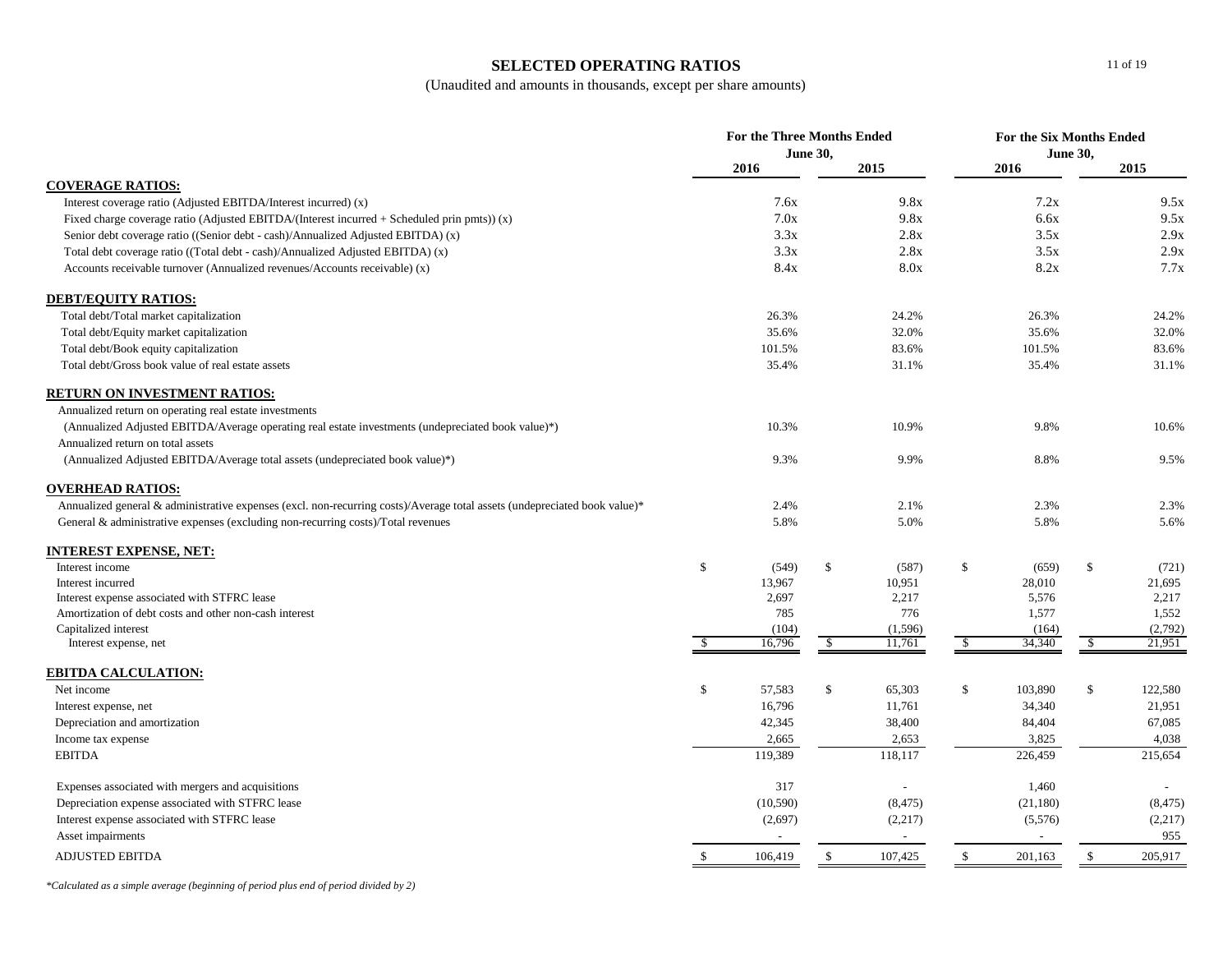| <b>CONTRACT RETENTION</b>     |        |       |       |        |        |                 |              |  |
|-------------------------------|--------|-------|-------|--------|--------|-----------------|--------------|--|
|                               | 2011   | 2012  | 2013  | 2014   | 2015   | <b>YTD 2016</b> | <b>TOTAL</b> |  |
| <b>OWNED AND MANAGED:</b>     |        |       |       |        |        |                 |              |  |
| # of Contracts up for Renewal | 27     | 22    | 28    | 22     | 29     | 9               | 137          |  |
| # of Contracts Retained       | 27     | 21    | 25    | 22     | 26     | $\mathbf Q$     | 130          |  |
| <b>Retention Rate</b>         | 100.0% | 95.5% | 89.3% | 100.0% | 89.7%  | 100.0%          | 94.9%        |  |
| <b>MANAGED ONLY:</b>          |        |       |       |        |        |                 |              |  |
| # of Contracts up for Renewal | 10     | n,    | 13    | ÷      | 10     | 3               | 50           |  |
| # of Contracts Retained       | 10     | 6     | 11    | 4      | 10     | $\sim$          | 44           |  |
| <b>Retention Rate</b>         | 100.0% | 85.7% | 84.6% | 57.1%  | 100.0% | 100.0%          | 88.0%        |  |
| <b>TOTAL RETENTION RATE</b>   | 100.0% | 93.1% | 87.8% | 89.7%  | 92.3%  | 100.0%          | 93.0%        |  |

**TOP TEN PARTNERS Percentage of Revenue for the Six Months Ended June 30, 2016**



(1) Revenues exclude rental revenue generated under lease agreements with the respective partners.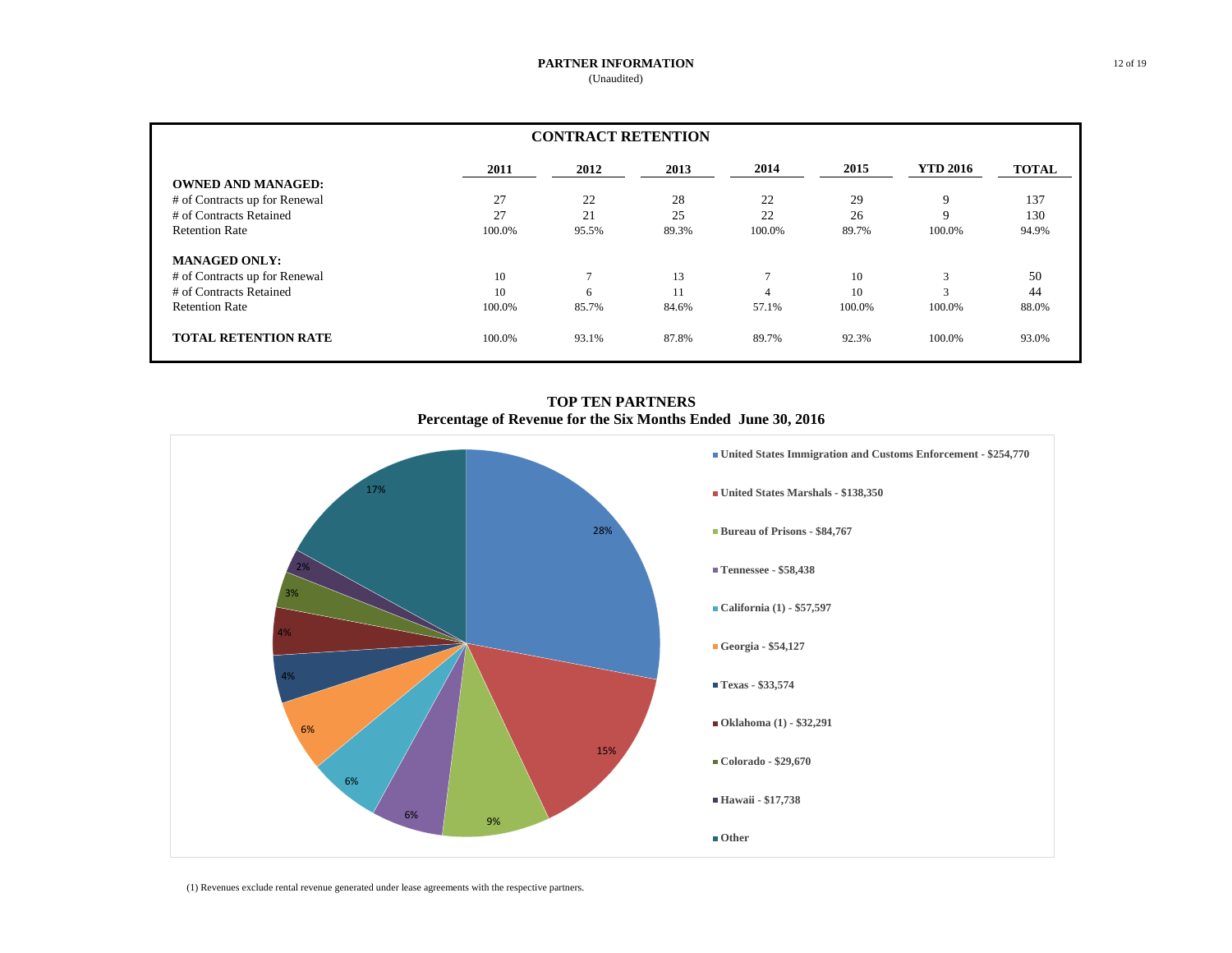### **FACILITY PORTFOLIO** 13 of 19

| <b>Facility Name</b>                                                                          | Year<br><b>Constructed/Acquired</b><br>(A) | <b>Primary Customer</b> | Design<br>Capacity (B) | <b>Security Level</b>    | <b>Facility Type</b><br>(C) | Term       | Remaining<br><b>Renewal Options</b><br>(D) | Compensated<br>Occupancy % for<br>the Quarter ended<br>6/30/16 |
|-----------------------------------------------------------------------------------------------|--------------------------------------------|-------------------------|------------------------|--------------------------|-----------------------------|------------|--------------------------------------------|----------------------------------------------------------------|
|                                                                                               |                                            |                         |                        |                          |                             |            |                                            |                                                                |
| <b>Owned and Managed Facilities:</b><br>Central Arizona Detention Center<br>Florence, Arizona | 1994, 1998                                 | <b>USMS</b>             | 2,304                  | Multi                    | Detention                   | $Sep-18$   | $(2)$ 5 year                               | 113.63%                                                        |
| Eloy Detention Center<br>Eloy, Arizona                                                        | 1995, 1996                                 | $\rm ICE$               | 1,500                  | Medium                   | Detention                   | Indefinite |                                            | 93.02%                                                         |
| Florence Correctional Center<br>Florence, Arizona                                             | 1999, 2004                                 | <b>USMS</b>             | 1,824                  | Multi                    | Detention                   | $Sep-18$   | $(2)$ 5 year                               | 100.78%                                                        |
| La Palma Correctional Center<br>Eloy, Arizona                                                 | 2008                                       | State of California     | 3,060                  | Medium                   | Correctional                | $Jun-19$   | Indefinite                                 | 86.40%                                                         |
| Red Rock Correctional Center (E)<br>Eloy, Arizona                                             | 2006                                       | State of Arizona        | 1,596                  | Medium                   | Correctional                | $Jan-24$   | $(2)$ 5 year                               | 58.33%                                                         |
| Saguaro Correctional Facility<br>Eloy, Arizona                                                | 2007                                       | State of Hawaii         | 1,896                  | Medium                   | Correctional                | Jun-19     | $(2)$ 1 year                               | 82.30%                                                         |
| <b>CAI Boston Avenue</b><br>San Diego, California                                             | 2013                                       | State of California     | 120                    | $\sim$                   | Community<br>Corrections    | $Jun-18$   | $(3)$ 1 year                               | 45.24%                                                         |
| CAI Ocean View<br>San Diego, California                                                       | 2013                                       | <b>BOP</b>              | 483                    |                          | Community<br>Corrections    | May-17     | $(4)$ 1 year                               | 70.37%                                                         |
| Leo Chesney Correctional Center<br>Live Oak, California                                       | 1989                                       |                         | 240                    |                          |                             |            |                                            | 0.00%                                                          |
| Otay Mesa Detention Center<br>San Diego, California                                           | 2015                                       | ICE                     | 1,482                  | Minimum/<br>Medium       | Detention                   | $Jun-17$   | $(2)$ 3 year                               | 79.45%                                                         |
| <b>Bent County Correctional Facility</b><br>Las Animas, Colorado                              | 1992, 1997, 2008                           | State of Colorado       | 1,420                  | Medium                   | Correctional                | $Jul-16$   |                                            | 81.04%                                                         |
| <b>Boulder Community Treatment Center</b><br>Boulder, Colorado                                | 2016                                       | <b>Boulder County</b>   | 69                     |                          | Community<br>Corrections    | $Jan-17$   | $(2)$ 1 year                               | 92.42%                                                         |
| Centennial Community Transition Center<br>Edgewood, Colorado                                  | 2016                                       | Arapahoe County         | 107                    | $\overline{\phantom{a}}$ | Community<br>Corrections    | $Jun-16$   |                                            | 83.28%                                                         |
| Columbine Facility<br>Denver, Colorado                                                        | 2016                                       | Denver County           | 60                     |                          | Community<br>Corrections    | $Jun-16$   |                                            | 97.29%                                                         |
| Crowley County Correctional Facility<br>Olney Springs, Colorado                               | 2003, 2004                                 | State of Colorado       | 1,794                  | Medium                   | Correctional                | $Jul-16$   |                                            | 64.38%                                                         |
| Dahlia Facility<br>Denver, Colorado                                                           | 2016                                       | Denver County           | 120                    | ٠                        | Community<br>Corrections    | $Jun-16$   |                                            | 93.80%                                                         |
| Fox Facility and Training Center<br>Denver, Colorado                                          | 2016                                       | Denver County           | 90                     | ٠                        | Community<br>Corrections    | $Jun-16$   |                                            | 88.16%                                                         |
| Huerfano County Correctional Center<br>Walsenburg, Colorado                                   | 1997                                       |                         | 752                    | Medium                   | Correctional                |            |                                            | 0.00%                                                          |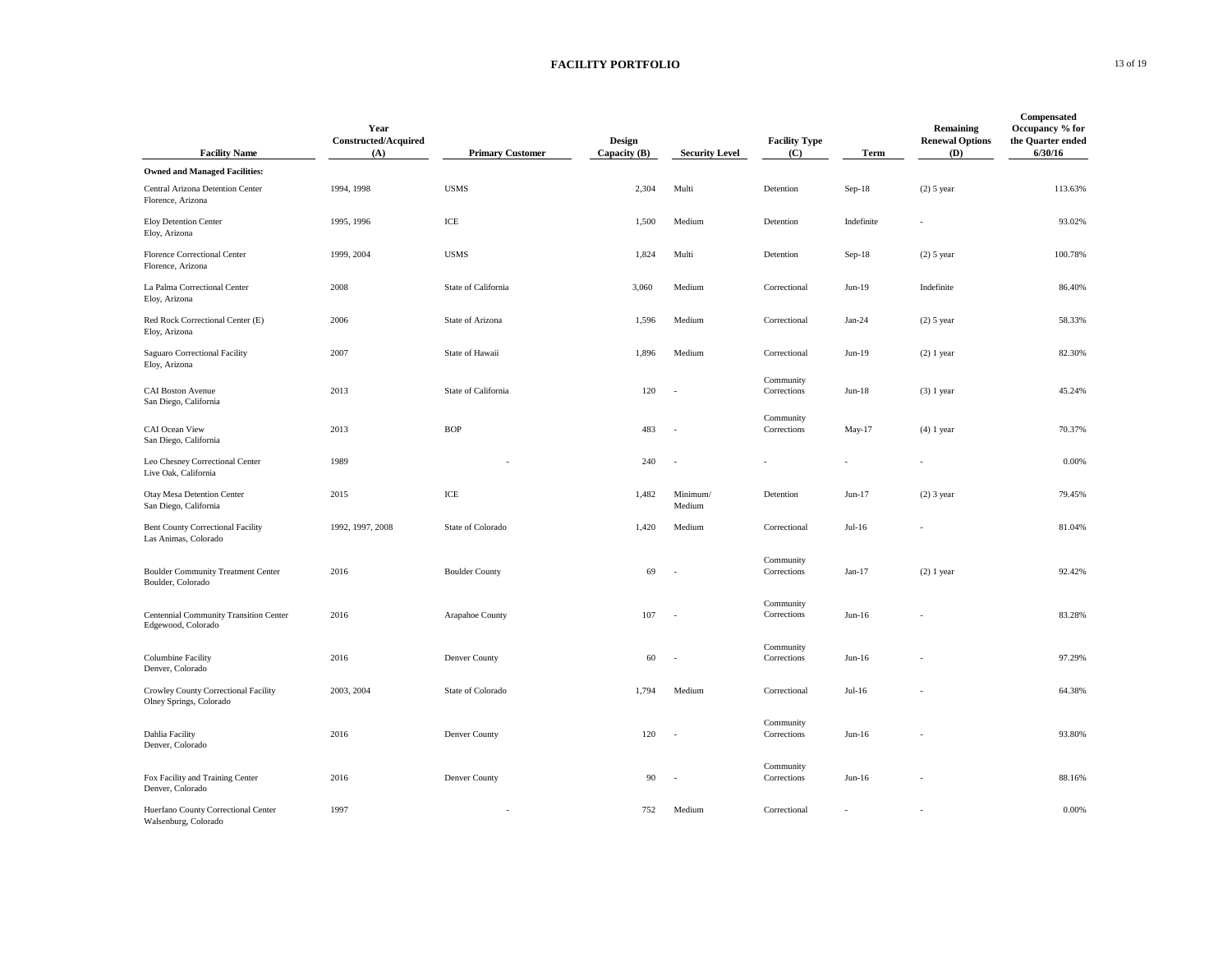### **FACILITY PORTFOLIO** 14 of 19

| <b>Facility Name</b>                                                   | Year<br>Constructed/Acquired<br>(A) | <b>Primary Customer</b>                 | Design<br>Capacity (B) | <b>Security Level</b> | <b>Facility Type</b><br>(C) | Term       | Remaining<br><b>Renewal Options</b><br>(D) | Compensated<br>Occupancy % for<br>the Quarter ended<br>6/30/16 |
|------------------------------------------------------------------------|-------------------------------------|-----------------------------------------|------------------------|-----------------------|-----------------------------|------------|--------------------------------------------|----------------------------------------------------------------|
| Kit Carson Correctional Center (F)<br>Burlington, Colorado             | 1998, 2008                          | State of Colorado                       | 1,488                  | Medium                | Correctional                | $Jul-16$   |                                            | 33.05%                                                         |
| <b>Longmont Community Treatment Center</b><br>Longmont, Colorado       | 2016                                | <b>Boulder County</b>                   | 69                     |                       | Community<br>Corrections    | $Jan-17$   | $(2)$ 1 year                               | 95.45%                                                         |
| <b>Ulster Facility</b><br>Denver, Colorado                             | 2016                                | Denver County                           | 90                     |                       | Community<br>Corrections    | $Jun-16$   |                                            | 85.24%                                                         |
| Coffee Correctional Facility (G)<br>Nicholls, Georgia                  | 1998, 1999, 2010                    | State of Georgia                        | 2,312                  | Medium                | Correctional                | $Jun-17$   | $(17)$ 1 year                              | 113.19%                                                        |
| Jenkins Correctional Center (G)<br>Millen, Georgia                     | 2012                                | State of Georgia                        | 1,124                  | Medium                | Correctional                | $Jun-17$   | $(18)$ 1 year                              | 101.47%                                                        |
| McRae Correctional Facility<br>McRae, Georgia                          | 2000, 2002, 2012                    | <b>BOP</b>                              | 1,978                  | Medium                | Correctional                | $Nov-16$   | $(3)$ 2 year                               | 89.99%                                                         |
| <b>Stewart Detention Center</b><br>Lumpkin, Georgia                    | 2004                                | ICE                                     | 1,752                  | Medium                | Detention                   | Indefinite |                                            | 91.32%                                                         |
| Wheeler Correctional Facility (G)<br>Alamo, Georgia                    | 1998, 1999, 2010                    | State of Georgia                        | 2,312                  | Medium                | Correctional                | $Jun-17$   | $(17)$ 1 year                              | 116.09%                                                        |
| Leavenworth Detention Center<br>Leavenworth, Kansas                    | 1992, 2000, 2004,<br>2008           | <b>USMS</b>                             | 1,033                  | Maximum               | Detention                   | $Dec-16$   | $(2)$ 5 year                               | 66.84%                                                         |
| Lee Adjustment Center<br>Beattyville, Kentucky                         | 1998                                |                                         | 816                    | Minimum/<br>Medium    | Correctional                |            |                                            | 0.00%                                                          |
| Marion Adjustment Center<br>St. Mary, Kentucky                         | 1998                                |                                         | 826                    | Minimum/<br>Medium    | Correctional                |            |                                            | 0.00%                                                          |
| Otter Creek Correctional Center (H)<br>Wheelwright, Kentucky           | 1998                                |                                         | 656                    | Minimum/<br>Medium    | Correctional                |            |                                            | 0.00%                                                          |
| Prairie Correctional Facility<br>Appleton, Minnesota                   | 1991                                |                                         | 1,600                  | Medium                | Correctional                |            |                                            | 0.00%                                                          |
| Adams County Correctional Center<br>Adams County, Mississippi          | 2008                                | <b>BOP</b>                              | 2,232                  | Medium                | Correctional                | Jul-17     | $(1)$ 2 year                               | 90.01%                                                         |
| Tallahatchie County Correctional Facility (I)<br>Tutwiler, Mississippi | 2000, 2007, 2008                    | State of California                     | 2,672                  | Medium                | Correctional                | Jun-19     | Indefinite                                 | 85.60%                                                         |
| Crossroads Correctional Center (J)<br>Shelby, Montana                  | 1999                                | State of Montana                        | 664                    | Multi                 | Correctional                | $Jun-17$   | $(1)$ 2 year                               | 104.96%                                                        |
| Nevada Southern Detention Center<br>Pahrump, Nevada                    | 2010                                | Office of the Federal Detention Trustee | 1,072                  | Medium                | Detention                   | $Sep-20$   | $(2)$ 5 year                               | 83.62%                                                         |
| Elizabeth Detention Center<br>Elizabeth, New Jersey                    | 1963                                | $\ensuremath{\text{ICE}}$               | 300                    | Minimum               | Detention                   | Aug-16     | $(5)$ 1 year                               | 97.54%                                                         |
| Cibola County Corrections Center (K)<br>Milan, New Mexico              | 1994, 1999                          | <b>BOP</b>                              | 1,129                  | Medium                | Correctional                | $Sep-16$   |                                            | 97.74%                                                         |
| Northwest New Mexico Correctional Center<br>Grants, New Mexico         | 1989, 2000                          | State of New Mexico                     | 596                    | Multi                 | Correctional                | $Jun-20$   |                                            | 122.11%                                                        |
| <b>Torrance County Detention Facility</b><br>Estancia, New Mexico      | 1990, 1997                          | <b>USMS</b>                             | 910                    | Multi                 | Detention                   | Indefinite |                                            | 69.42%                                                         |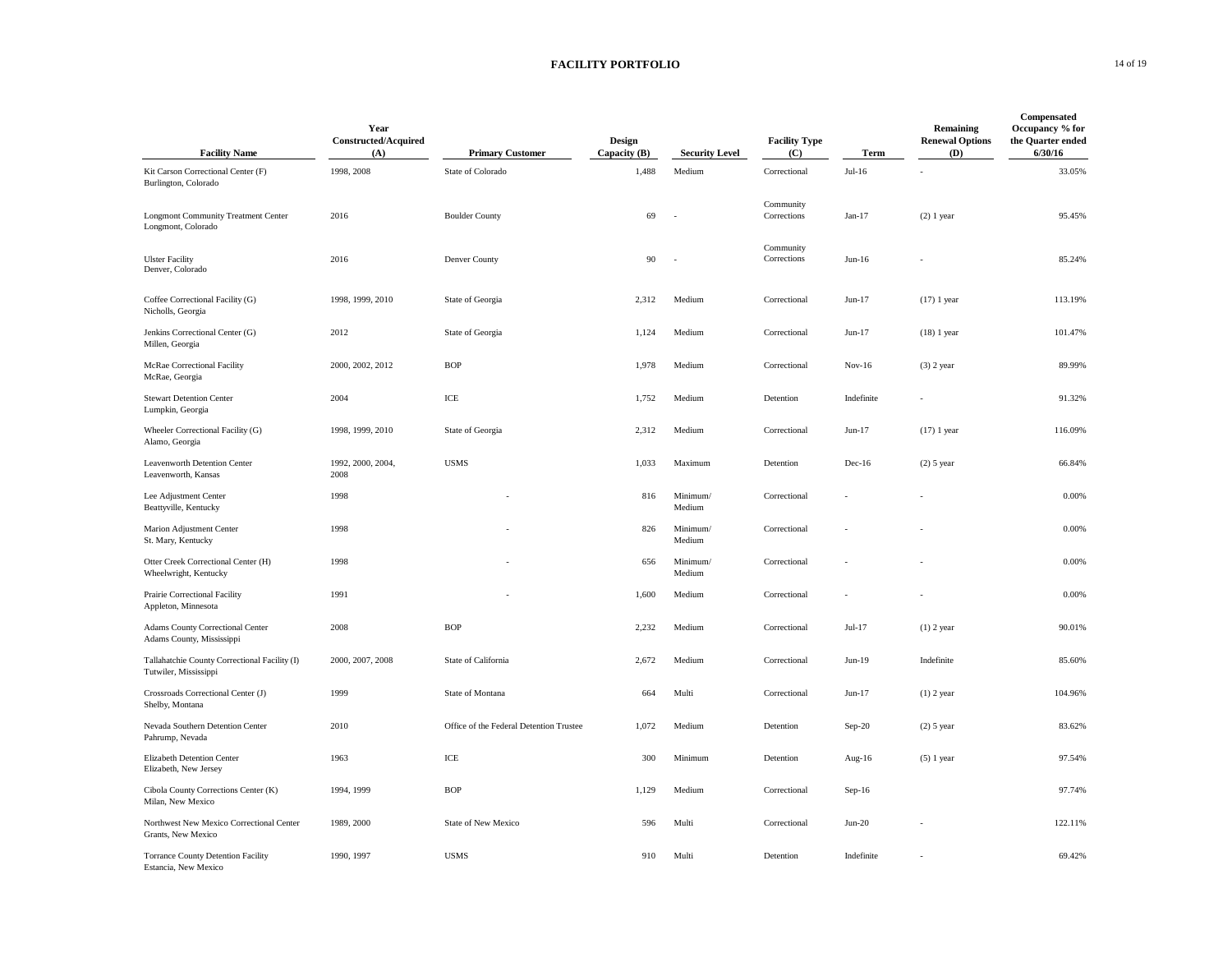### **FACILITY PORTFOLIO** 15 of 19

| <b>Facility Name</b>                                          | Year<br>Constructed/Acquired<br>(A) | <b>Primary Customer</b> | Design<br>Capacity $(B)$ | <b>Security Level</b> | <b>Facility Type</b><br>(C) | Term     | Remaining<br><b>Renewal Options</b><br>(D) | Compensated<br>Occupancy % for<br>the Quarter ended<br>6/30/16 |
|---------------------------------------------------------------|-------------------------------------|-------------------------|--------------------------|-----------------------|-----------------------------|----------|--------------------------------------------|----------------------------------------------------------------|
| Lake Erie Correctional Institution (L)<br>Conneaut, Ohio      | 2011                                | State of Ohio           | 1,798                    | Medium                | Correctional                | $Jun-32$ | Indefinite                                 | 98.78%                                                         |
| Northeast Ohio Correctional Center<br>Youngstown, Ohio        | 1997                                | <b>USMS</b>             | 2,016                    | Medium                | Correctional                | Dec-16   | $(1)$ 2 year                               | 30.34%                                                         |
| <b>Carver Transitional Center</b><br>Oklahoma City, Oklahoma  | 2015                                | State of Oklahoma       | 494                      |                       | Community<br>Corrections    | $Jun-16$ | $(2)$ 1 year                               | 60.91%                                                         |
| Cimarron Correctional Facility (M)<br>Cushing, Oklahoma       | 1997, 2008                          | State of Oklahoma       | 1,692                    | Medium                | Correctional                | Jun-17   | $(2)$ 1 year                               | 97.15%                                                         |
| Davis Correctional Facility (M)<br>Holdenville, Oklahoma      | 1996, 2008                          | State of Oklahoma       | 1,670                    | Medium                | Correctional                | Jun-17   | $(2)$ 1 year                               | 99.62%                                                         |
| Diamondback Correctional Facility<br>Watonga, Oklahoma        | 1998, 2000                          |                         | 2,160                    | Medium                | Correctional                |          |                                            | 0.00%                                                          |
| <b>Tulsa Transitional Center</b><br>Tulsa, Oklahoma           | 2015                                | State of Oklahoma       | 390                      | ٠                     | Community<br>Corrections    | $Jun-16$ | $(2)$ 1 year                               | 66.86%                                                         |
| <b>Turley Residential Center</b><br>Tulsa, Oklahoma           | 2015                                | State of Oklahoma       | 289                      |                       | Community<br>Corrections    | $Jun-16$ | $(3)$ 1 year                               | 60.82%                                                         |
| <b>Shelby Training Center</b><br>Memphis, Tennessee           | 1986, 1995                          |                         | 200                      |                       |                             |          |                                            | 0.00%                                                          |
| Trousdale Turner Correctional Center<br>Hartsville, Tennessee | 2015                                | State of Tennessee      | 2,552                    | Multi                 | Correctional                | Dec-20   |                                            | 64.36%                                                         |
| West Tennessee Detention Facility<br>Mason, Tennessee         | 1990, 1996                          | <b>USMS</b>             | 600                      | Multi                 | Detention                   | $Sep-17$ | $(6)$ 2 year                               | 48.01%                                                         |
| Whiteville Correctional Facility (N)<br>Whiteville, Tennessee | 1998                                | State of Tennessee      | 1,536                    | Medium                | Correctional                | $Jun-16$ |                                            | 97.59%                                                         |
| Austin Residential Re-entry Center<br>Del Valle, Texas        | 2015                                | <b>BOP</b>              | 116                      |                       | Community<br>Corrections    | Aug-16   | $(1)$ 1 year                               | 81.83%                                                         |
| <b>Austin Transitional Center</b><br>Del Valle, Texas         | 2015                                | <b>State of Texas</b>   | 460                      |                       | Community<br>Corrections    | Aug-16   | $(4)$ 1 year                               | 85.22%                                                         |
| Corpus Christi Transitional Center<br>Corpus Christi, Texas   | 2015                                | <b>State of Texas</b>   | 160                      | ÷.                    | Community<br>Corrections    | Aug-17   | $(1)$ 2 year                               | 63.43%                                                         |
| <b>Dallas Transitional Center</b><br>Hutchins, Texas          | 2015                                | State of Texas          | 300                      |                       | Community<br>Corrections    | Aug-16   | $(4)$ 1 year                               | 93.10%                                                         |
| <b>Eden Detention Center</b><br>Eden, Texas                   | 1995                                | <b>BOP</b>              | 1,422                    | Medium                | Correctional                | Apr-17   |                                            | 95.31%                                                         |
| El Paso Multi-Use Facility<br>El Paso, Texas                  | 2015                                | State of Texas          | 360                      |                       | Community<br>Corrections    | Aug-16   | $(4)$ 1 year                               | 75.91%                                                         |
| El Paso Transitional Center<br>El Paso, Texas                 | 2015                                | <b>State of Texas</b>   | 224                      |                       | Community<br>Corrections    | Aug-16   | $(4)$ 1 year                               | 75.18%                                                         |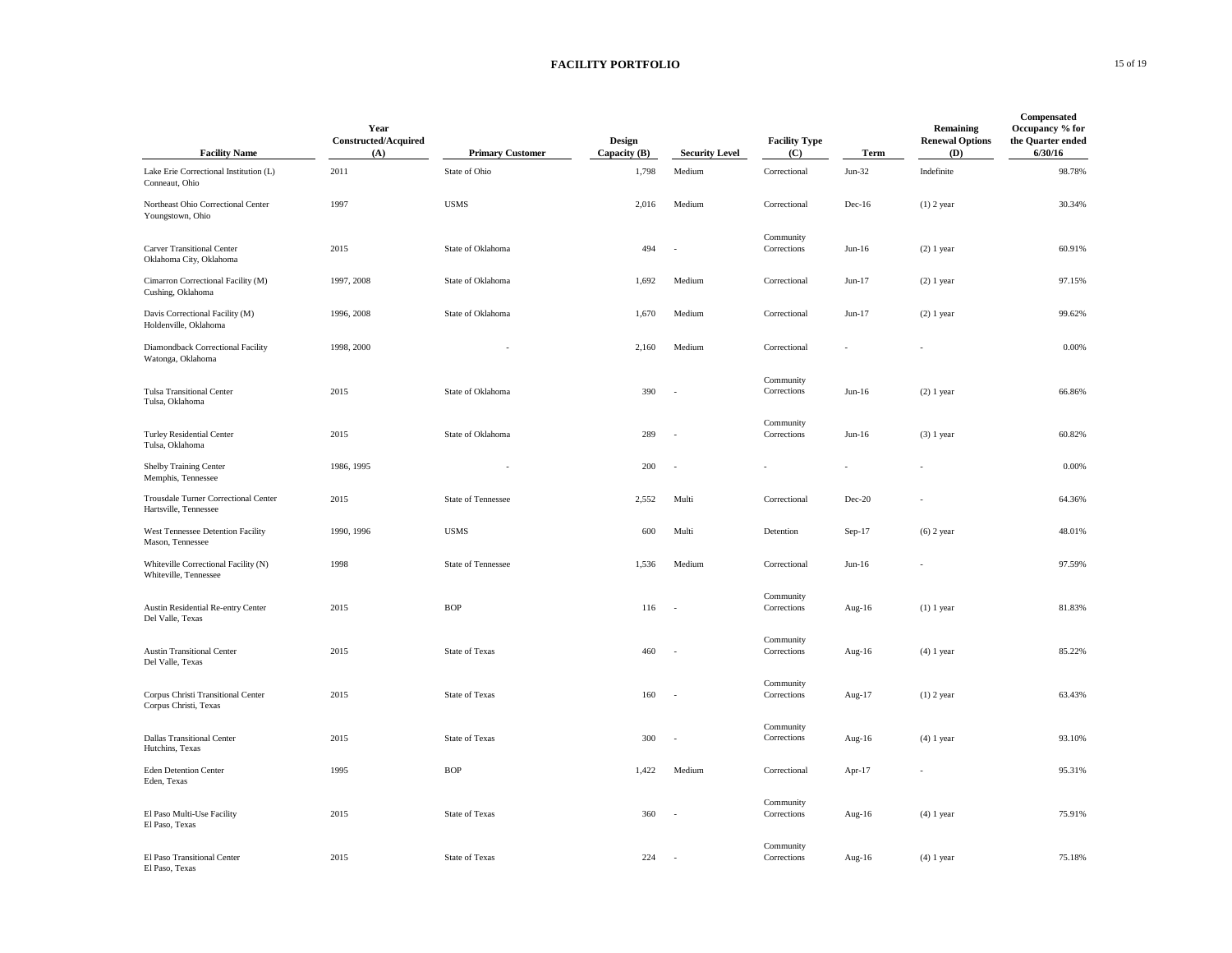### **FACILITY PORTFOLIO** 16 of 19

| <b>Facility Name</b>                                                                            | Year<br>Constructed/Acquired<br>(A) | <b>Primary Customer</b> | Design<br>Capacity (B) | <b>Security Level</b> | <b>Facility Type</b><br>(C) | Term     | Remaining<br><b>Renewal Options</b><br>(D) | Compensated<br>Occupancy % for<br>the Quarter ended<br>6/30/16 |
|-------------------------------------------------------------------------------------------------|-------------------------------------|-------------------------|------------------------|-----------------------|-----------------------------|----------|--------------------------------------------|----------------------------------------------------------------|
| Fort Worth Transitional Center<br>Fort Worth, Texas                                             | 2015                                | State of Texas          | 248                    |                       | Community<br>Corrections    | Aug-16   | $(4)$ 1 year                               | 76.13%                                                         |
| <b>Houston Processing Center</b><br>Houston, Texas                                              | 1984, 2005                          | ICE                     | 1.000                  | Medium                | Detention                   | Apr-17   |                                            | 93.30%                                                         |
| Laredo Processing Center<br>Laredo, Texas                                                       | 1985, 1990                          | ICE                     | 258                    | Minimum/<br>Medium    | Detention                   | $Jun-18$ |                                            | 122.34%                                                        |
| South Texas Family Residential Center<br>Dilley, Texas                                          | 2014                                | ICE                     | 2,400                  |                       | Residential                 | $Sep-18$ |                                            | 100.00%                                                        |
| T. Don Hutto Residential Center<br>Taylor, Texas                                                | 1997                                | $\rm ICE$               | 512                    | Medium                | Detention                   | $Jan-20$ | Indefinite                                 | 98.07%                                                         |
| Webb County Detention Center<br>Laredo, Texas                                                   | 1998                                | <b>USMS</b>             | 480                    | Medium                | Detention                   | Nov-17   |                                            | 72.68%                                                         |
| Cheyenne Transitional Center<br>Cheyenne, Wyoming                                               | 2015                                | State of Wyoming        | 116                    |                       | Community<br>Corrections    | Jun-17   | Indefinite                                 | 91.72%                                                         |
| D.C. Correctional Treatment Facility (O)<br>Washington D.C.                                     | 1997                                | District of Columbia    | 1,500                  | Medium                | Detention                   | $Mar-17$ |                                            | 37.18%                                                         |
| Total design capacity for Owned and Managed Facilities (66 Owned and Managed Facilities)        | 69,501                              |                         |                        |                       |                             | 76.2%    |                                            |                                                                |
| <b>Managed Only Facilities:</b>                                                                 |                                     |                         |                        |                       |                             |          |                                            |                                                                |
| Citrus County Detention Facility<br>Lecanto, Florida                                            | 1992, 2007                          | Citrus County, FL       | 760                    | Multi                 | Detention                   | $Sep-20$ | Indefinite                                 | 81.61%                                                         |
| Lake City Correctional Facility<br>Lake City, Florida                                           | 1997, 2005                          | State of Florida        | 893                    | Medium                | Correctional                | $Jun-18$ | Indefinite                                 | 98.72%                                                         |
| Marion County Jail<br>Indianapolis, Indiana                                                     | 1997, 2005                          | Marion County, IN       | 1,030                  | Multi                 | Detention                   | Dec-17   | $(1)$ 10 year                              | 113.63%                                                        |
| Hardeman County Correctional Facility<br>Whiteville, Tennessee                                  | 1997                                | State of Tennessee      | 2,016                  | Medium                | Correctional                | May-17   |                                            | 97.70%                                                         |
| Metro-Davidson County Detention Facility<br>Nashville, Tennessee                                | 1992, 1995, 2011                    | Davidson County, TN     | 1,348                  | Multi                 | Detention                   | $Jan-20$ |                                            | 74.08%                                                         |
| Silverdale Facilities<br>Chattanooga, Tennessee                                                 | 1985, 1997, 1998,<br>2005, 2008     | Hamilton County, TN     | 1,046                  | Multi                 | Detention                   | $Sep-16$ | 7 months                                   | 93.09%                                                         |
| South Central Correctional Center<br>Clifton, Tennessee                                         | 1992, 1994, 1995,<br>2005           | State of Tennessee      | 1,676                  | Medium                | Correctional                | $Jun-16$ | $(1)$ 2 year                               | 98.01%                                                         |
| <b>Bartlett State Jail</b><br>Bartlett, Texas                                                   | 1995                                | <b>State of Texas</b>   | 1,049                  | Minimum/<br>Medium    | Correctional                | Aug-17   |                                            | 92.47%                                                         |
| Bradshaw State Jail<br>Henderson, Texas                                                         | 1995                                | <b>State of Texas</b>   | 1,980                  | Minimum/<br>Medium    | Correctional                | Aug-17   |                                            | 99.16%                                                         |
| Lindsey State Jail<br>Jacksboro, Texas                                                          | 1995                                | State of Texas          | 1,031                  | Minimum/<br>Medium    | Correctional                | Aug-17   |                                            | 94.25%                                                         |
| Willacy State Jail<br>Raymondville, Texas                                                       | 1995                                | <b>State of Texas</b>   | 1,069                  | Minimum/<br>Medium    | Correctional                | Aug-17   |                                            | 99.98%                                                         |
| Total design capacity for Managed Only Facilities (11 Managed Only Facilities)                  |                                     |                         | 13,898                 |                       |                             |          |                                            | 95.2%                                                          |
| Total design capacity for All Owned and Managed and Managed Only Facilities as of June 30, 2016 |                                     |                         | 83.399                 |                       |                             |          |                                            | 79.3%                                                          |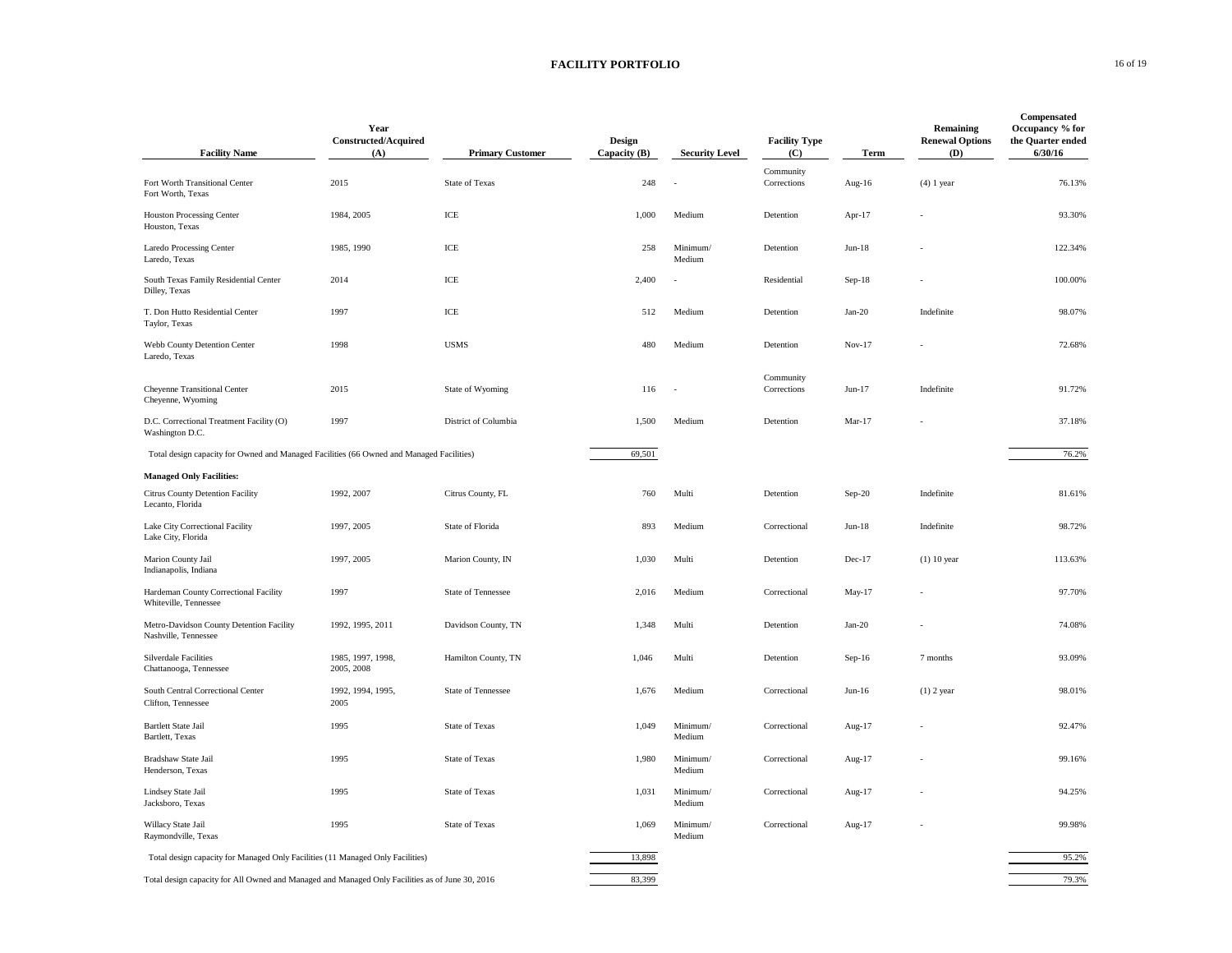### **FACILITY PORTFOLIO** 17 of 19

| <b>Facility Name</b>                                                         | Year<br><b>Constructed/Acquired</b><br>(A) | <b>Primary Customer</b>            | Design<br>Capacity (B) | <b>Security Level</b> | <b>Facility Type</b><br>(C) | Term     | Remaining<br><b>Renewal Options</b><br>(D) | Compensated<br>Occupancy % for<br>the Quarter ended<br>6/30/16 |
|------------------------------------------------------------------------------|--------------------------------------------|------------------------------------|------------------------|-----------------------|-----------------------------|----------|--------------------------------------------|----------------------------------------------------------------|
| <b>Leased Facilities:</b>                                                    |                                            |                                    |                        |                       |                             |          |                                            |                                                                |
| California City Correctional Center<br>California City, California           | 1999                                       | <b>CDCR</b>                        | 2,560                  | Medium                | Correctional                | $Nov-20$ | Indefinite                                 | 100.00%                                                        |
| Long Beach Community Corrections Center<br>Long Beach, California            | 2016                                       | <b>Community Education Centers</b> | 112                    | $\sim$                | Community<br>Corrections    | $Jun-20$ | $(1)$ 5 year                               | 100.00%                                                        |
| North Fork Correctional Facility<br>Sayre, Oklahoma                          | 1998, 2007                                 | State of Oklahoma                  | 2,400                  | Medium                | Correctional                | $Jul-21$ | Indefinite                                 | 67.03%                                                         |
| <b>Broad Street Residential Reentry Center</b><br>Philadelphia, Pennsylvania | 2015                                       | <b>Community Education Centers</b> | 150                    | $\sim$                | Community<br>Corrections    | Jul-19   | $(4)$ 5 year                               | 100,00%                                                        |
| <b>Chester Residential Reentry Center</b><br>Chester, Pennsylvania           | 2015                                       | <b>Community Education Centers</b> | 135                    | $\sim$ $-$            | Community<br>Corrections    | Jul-19   | $(4)$ 5 year                               | 100.00%                                                        |
| Roth Hall Residential Reentry Center<br>Philadelphia, Pennsylvania           | 2015                                       | <b>Community Education Centers</b> | 160                    | $\sim$                | Community<br>Corrections    | Jul-19   | $(4)$ 5 year                               | 100.00%                                                        |
| Walker Hall Residential Reentry Center<br>Philadelphia, Pennsylvania         | 2015                                       | <b>Community Education Centers</b> | 160                    | $\sim$                | Community<br>Corrections    | Jul-19   | $(4)$ 5 year                               | 100.00%                                                        |
| Bridgeport Pre-Parole Transfer Facility<br>Bridgeport, Texas                 | 1995                                       | MTC                                | 200                    | Medium                | Correctional                | $Sep-17$ |                                            | 100.00%                                                        |
| Total design capacity for Leased Facilities (8 Facilities)                   |                                            |                                    | 5,877                  |                       |                             |          |                                            | 86.3%                                                          |
| <b>Total Portfolio (85 Facilities)</b>                                       |                                            |                                    | 89,276                 |                       |                             |          |                                            | 79.8%                                                          |
| <b>Less Idle Facilities: (8 Facilities)</b>                                  |                                            |                                    | (7,250)                |                       |                             |          |                                            | 0.0%                                                           |
| <b>Total Portfolio, Excluding Idle Facilities</b>                            |                                            |                                    | 82,026                 |                       |                             |          |                                            | 86.9%                                                          |

#### **Expansion and Development Projects:**

| <b>Facility Name</b>                          | <b>Estimated Completion</b> | <b>Potential Customer(s)</b> | Design<br>Capacity (B) | Project<br><b>Description</b> | <b>Estimated</b><br>Total<br>Investment<br>(in millions) | <b>Spent</b><br>through<br>6/30/16<br>(in millions) |
|-----------------------------------------------|-----------------------------|------------------------------|------------------------|-------------------------------|----------------------------------------------------------|-----------------------------------------------------|
| Red Rock Correctional Center<br>Eloy, Arizona | Third Quarter 2016          | State of Arizona             | 428                    | Expansion                     | $$35.0 - $38.0$                                          | \$22.8                                              |

**Projected Design Capacity for Expansion and Development Projects** 428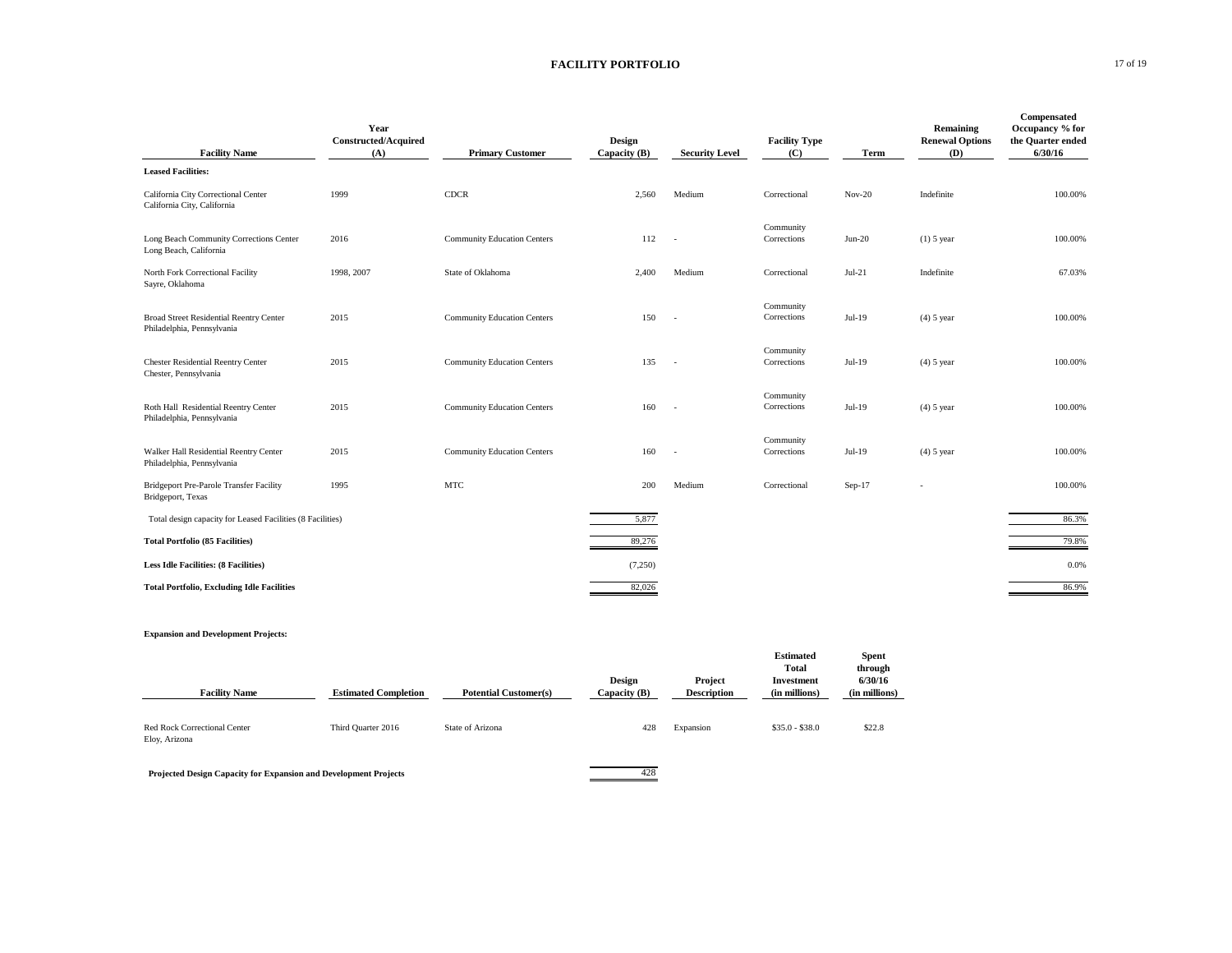#### **FACILITY PORTFOLIO** 18 of 19

|                      |                      |                         |                |                       |                      |      |                        | Compensated       |
|----------------------|----------------------|-------------------------|----------------|-----------------------|----------------------|------|------------------------|-------------------|
|                      | Year                 |                         |                |                       |                      |      | Remaining              | Occupancy % for   |
|                      | Constructed/Acquired |                         | Design         |                       | <b>Facility Type</b> |      | <b>Renewal Options</b> | the Quarter ended |
| <b>Facility Name</b> |                      | <b>Primary Customer</b> | Capacity $(B)$ | <b>Security Level</b> |                      | Term | (D)                    | 6/30/16           |

(A) The year constructed/acquired represents the initial date of acquisition or completion of construction of the facility, as well as significant additions to the facility that occurred at a later date.

(B) Design capacity measures the number of beds, and accordingly, the number of offenders each facility is designed to accommodate. Facilities housing detainees on a short term basis may exceed the

original intended design capacity due to the lower level of services required by detainees in custody for a brief period. From time to time, we may evaluate the design capacity of our facilities

based on the customers using the facilities, and the ability to reconfigure space with minimal capital outlays. We believe design capacity is an appropriate measure for evaluating prison operations, because the

revenue generated by each facility is based on a per diem or monthly rate per inmate housed at the facility paid by the corresponding contracting governmental entity.

(C) We manage numerous facilities that have more than a single function (i.e., housing both long-term sentenced adult prisoners and pre-trial detainees). The primary functional categories into which

facility types are identified was determined by the relative size of prisoner populations in a particular facility on June 30, 2016. If, for example, a 1,000-bed facility housed 900 adult prisoners with

sentences in excess of one year and 100 pre-trial detainees, the primary functional category to which it would be assigned would be that of correction facilities and not detention facilities. It should be

understood that the primary functional category to which multi-user facilities are assigned may change from time to time.

(D) Remaining renewal options represents the number of renewal options, if applicable, and the remaining term of each option renewal.

(E) Pursuant to the terms of a contract awarded by the state of Arizona in September 2012, the state of Arizona has an option to purchase the Red Rock facility at any time during the term of the contract, including extensi amortization schedule starting with the fair market value and decreasing evenly to zero over the twenty year term.

(F) Based on a decline in offender populations within the state of Colorado and available capacity at other facilities we own in Colorado, we idled the Kit Carson Correctional Center during the third quarter of 2016. Inmat this facility were transferred to the remaining two company-owned facilities that we operate for the Colorado Department of Corrections, the Bent County Correctional Facility and the Crowley County Correctional Facility.

(G) The facility is subject to a purchase option held by the Georgia Department of Corrections, or GDOC, which grants the GDOC the right to purchase the facility for the lesser of the facility's

depreciated book value, as defined, or fair market value at any time during the term of the contract between us and the GDOC.

(H) The facility is subject to a deed of conveyance with the city of Wheelwright, KY which includes provisions that would allow assumption of ownership by the city of Wheelwright under the following occurrences: (1) we cea facility for more than two years, (2) our failure to maintain at least one employee for a period of sixty consecutive days, or (3) a conversion to a maximum security facility based upon classification by the Kentucky Corre December 2013, we entered into an agreement with the city of Wheelwright that extends the reversion by up to 30 months in exchange for \$20,000 per month or until we resume operations, as defined in the agreement.

(I) The facility is subject to a purchase option held by the Tallahatchie County Correctional Authority which grants Tallahatchie County Correctional Authority the right to purchase the facility at any time during the contract at a price generally equal to the cost of the premises less an allowance for amortization originally over a 20 year period. The amortization period was extended through 2050 in connection with an expansion completed during the fourth quarter of 2007.

(J) The State of Montana has an option to purchase the facility generally at any time during the term of the contract with us at fair market value less the sum of a pre-determined portion of per-diem payments made to us by the state of Montana.

(K) On July 29, 2016, the BOP elected not to renew its contract at the facility. The contract was scheduled to expire on September 30, 2016. At this time the BOP has not determined when it will begin transferring inmates o but we intend to idle the facility upon the completion of transferring out BOP offenders. We have begun to actively market the facility to provide correctional or detention solutions for other customers.

(L) The state of Ohio has the irrevocable right to repurchase the facility before we may resell the facility to a third party, or if we become insolvent or are unable to meet our obligations under the management contract w a price generally equal to the fair market value, as defined in the Real Estate Purchase Agreement.

(M) The facility is subject to a purchase option held by the Oklahoma Department of Corrections, or ODC, which grants the ODC the right to purchase the facility at its fair market value at any time. (N) The state of Tennessee has the option to purchase the facility in the event of our bankruptcy, or upon an operational or financial breach, as defined, at a price equal to the book value, as defined. (O) The District of Columbia has the right to purchase the facility at any time during the term of the contract at a price generally equal to the present value of the remaining lease payments for the premises. Upon expiration of the lease in the first quarter of 2017, ownership of the facility automatically reverts to the District of Columbia. We have been provided notice that the District does not plan to renew the contract upon its expiration in the first quarter of 2017.